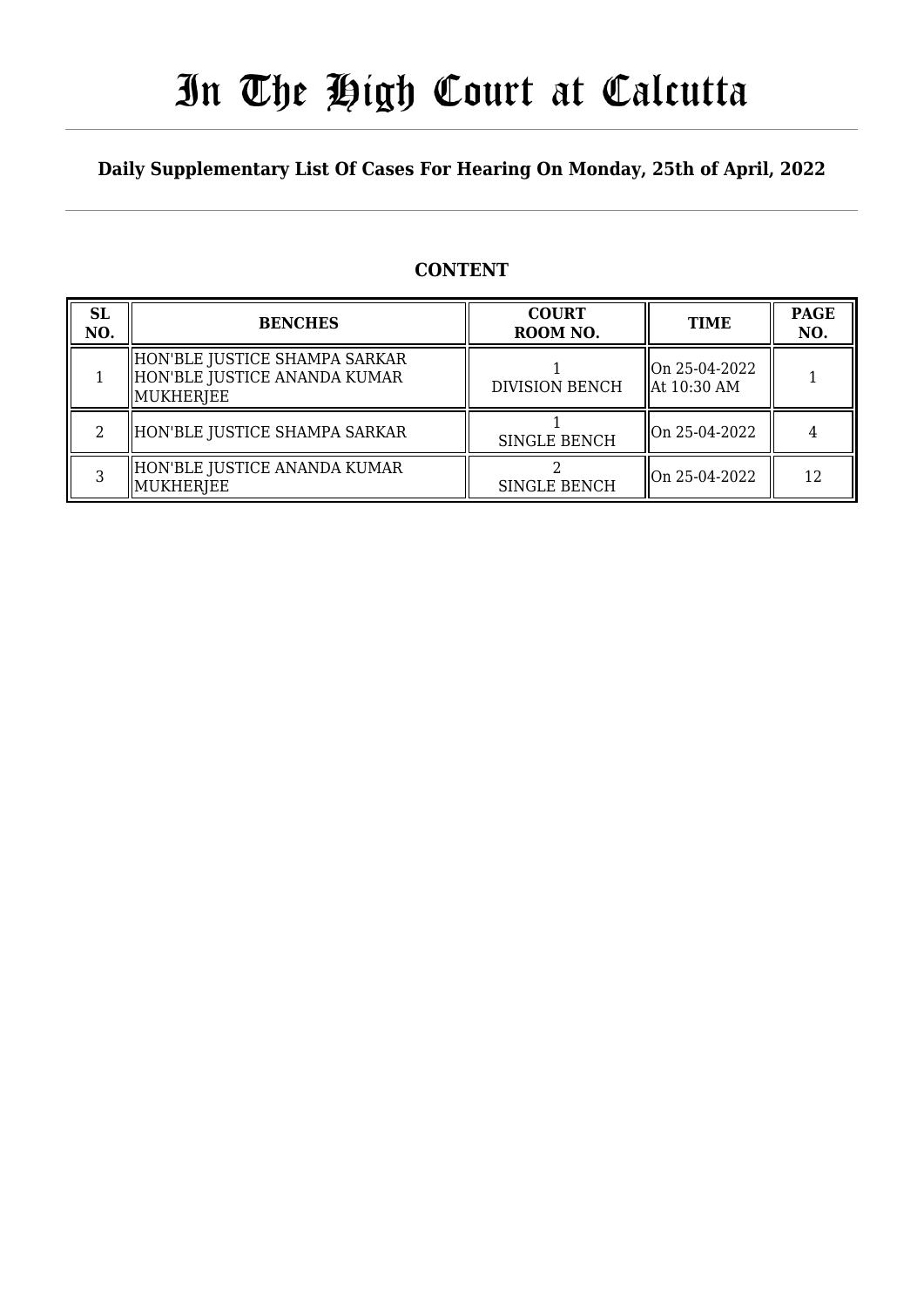

## Calcutta High Court **In The Circuit Bench at Port Blair**

## **Appellate Side**

**DAILY CAUSELIST For Monday The 25th April 2022**

**COURT NO. 1**

**DIVISION BENCH (DB)**

#### **AT 10:30 AM**

#### **HON'BLE JUSTICE SHAMPA SARKAR HON'BLE JUSTICE ANANDA KUMAR MUKHERJEE**

|              |                              | <b>TO BE MENTIONED</b>                                                                  |                                                    |                                                                                |
|--------------|------------------------------|-----------------------------------------------------------------------------------------|----------------------------------------------------|--------------------------------------------------------------------------------|
| $\mathbf{1}$ | MA/34/2020                   | THE LIEUTENANT<br><b>GOVERNOR AND ORS.</b><br><b>VS</b><br>CAPT. ALAGURAJ AND ORS.      | <b>SHATADRU</b><br>CHAKRABORTY,<br>RAMENDU AGARWAL | ANJILI NAG, TULSI<br>LALL, ARUL PETER                                          |
|              | IA NO: CAN/1/2021            |                                                                                         |                                                    |                                                                                |
|              |                              | <b>APPLICATION FOR BAIL</b>                                                             |                                                    |                                                                                |
| 2            | CRM(DB)/2/2022               | <b>BAPON DAS</b><br><b>VS</b><br>THE STATE (UT OF<br>ANDAMAN AND NICOBAR<br>ISLANDS)    | NIRAJ GUPTA                                        | <b>SUMIT KARMAKAR</b>                                                          |
|              |                              | <b>FOR HEARING</b>                                                                      |                                                    |                                                                                |
| 3            | CRA/2/2020                   | <b>SHYAMA KANTO BISWAS</b><br><b>VS</b><br>THE STATE                                    | D.ILANGO, ANJILI<br><b>NAG</b>                     | A.S.ZINU                                                                       |
| 4            | CRA/226/2020<br>(11.00 A.M.) | <b>GOPAL BAROI @ ABHIR</b><br><b>BAROI</b><br><b>VS</b><br>THE STATE                    | <b>ANJILI NAG</b>                                  | A.S.ZINU                                                                       |
|              | IA NO: CRAN/1/2021           |                                                                                         |                                                    |                                                                                |
| 5            | FAT/1/2021<br>(11.00 A.M.)   | <b>RAM CHANDER</b><br><b>VS</b><br><b>ANANTA</b>                                        | <b>ANJILI NAG</b>                                  | KMB JAYAPAL                                                                    |
| 6            | MA/5/2021                    | THESLEEMA M.K.<br><b>VS</b><br>ANDAMAN AND NICOBAR<br><b>ADMINISTRATION AND</b><br>ORS. | N.A.KHAN                                           | <b>SHATADRU</b><br>CHAKRABORTY,<br><b>RAMENDU</b><br>AGARWAL,<br>K.M.B.JAYAPAL |

IA NO: CAN/1/2021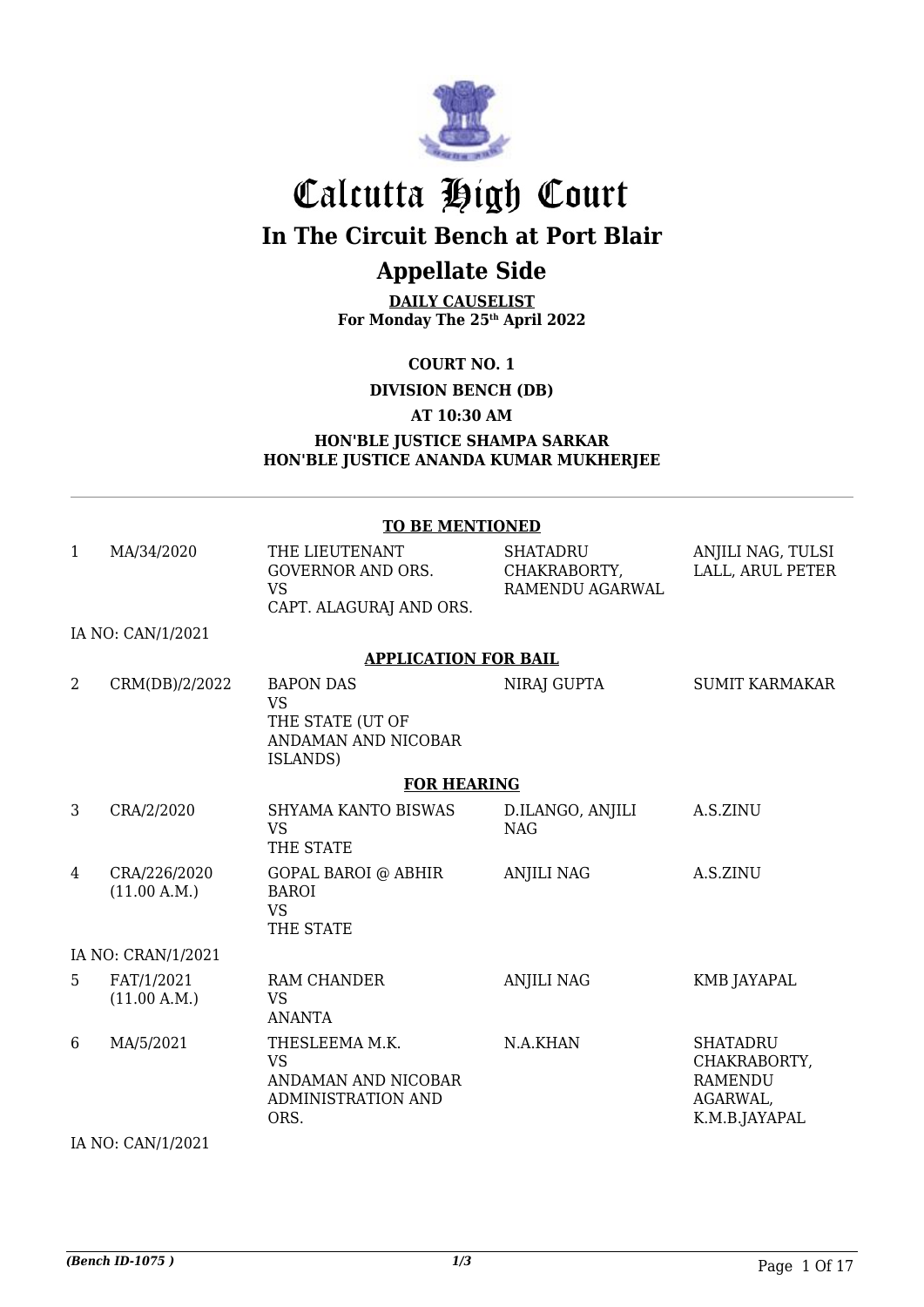| $\overline{7}$ | CRA/15/2021                     | <b>AMRITO HALDER</b><br><b>VS</b>                                                                                                                        | D. ILANGO                                          | <b>SUMIT KARMAKAR</b> |
|----------------|---------------------------------|----------------------------------------------------------------------------------------------------------------------------------------------------------|----------------------------------------------------|-----------------------|
|                |                                 | THE STATE                                                                                                                                                |                                                    |                       |
| 8              | CRA/16/2021                     | RITA DHALI                                                                                                                                               | DEEP CHAIM, KABIR,                                 | <b>SUMIT KARMAKAR</b> |
|                |                                 | <b>VS</b><br>THE STATE                                                                                                                                   | <b>AJIT PRASAD</b>                                 |                       |
| 9              | FMA/3/2022                      | <b>LAXMI NARAYAN</b><br><b>VS</b>                                                                                                                        | KMB JAYAPAL, G.MINI                                | ANJILI NAG            |
|                |                                 | HARBANS KAUR AND<br><b>OTHERS</b>                                                                                                                        |                                                    |                       |
|                | IA NO: CAN/1/2022               |                                                                                                                                                          |                                                    |                       |
|                |                                 | <b>SPECIALLY FIXED HEARING</b>                                                                                                                           |                                                    |                       |
| 10             | MAT/2/2022                      | R. PANEER SELVAM<br><b>VS</b><br>THE CHAIRMAN, PORT<br>MANAGEMENT BOARD AND<br>ORS.                                                                      | <b>ARUL PRASANTH</b>                               | <b>ANJILI NAG</b>     |
|                | IA NO: CAN/1/2022               |                                                                                                                                                          |                                                    |                       |
|                |                                 | <b>MOTION</b>                                                                                                                                            |                                                    |                       |
| 11             | WPA(P)/120/2020                 | A COMMON CAUSE,<br>REPRESENTED BY THE<br><b>CONSUMER AND CIVIL</b><br><b>RIGHTS PROTECTION</b><br>COUNCIL<br><b>VS</b><br>THE UNION OF INDIA AND<br>ORS. | J. SUDARSANAN                                      |                       |
| 12             | WP.CT/171/2021                  | THE LIEUTENANT<br><b>GOVERNOR AND ORS.</b><br><b>VS</b><br>ESTHER SAMUEL AND ORS.                                                                        | <b>SHATADRU</b><br>CHAKRABORTY,<br>RAMENDU AGARWAL |                       |
|                |                                 | <b>APPLICATION</b>                                                                                                                                       |                                                    |                       |
| 13             | FAT/3/2021                      | U.V.ANUMOD<br><b>VS</b><br>T.RAJITHA KUMARI                                                                                                              | K.M.B.JAYAPAL                                      |                       |
| 14             | CRM/11/2021                     | PANKAJ KUMAR RAI<br><b>VS</b><br>THE STATE                                                                                                               | MD. TABRAIZ                                        |                       |
|                | IA NO: CRAN/1/2021, CRAN/2/2021 |                                                                                                                                                          |                                                    |                       |
| 15             | FMA/1/2022                      | SUNIL CHANDRA TAKHUR<br><b>VS</b><br>SANTI SUDHA SINGH                                                                                                   | N.A.KHAN                                           | K.M.B.JAYAPAL         |
|                | IA NO: CAN/1/2022, CAN/2/2022   |                                                                                                                                                          |                                                    |                       |
| 16             | MAT/1/2022                      | THE ANDAMAN AND<br>NICOBAR ADMINISTRATION<br>VS<br><b>G SENGUTTUVAN AND ORS</b>                                                                          | RAMENDU AGARWAL                                    |                       |
|                | IA NO. CANILIZONO CANILIZONO    |                                                                                                                                                          |                                                    |                       |

IA NO: CAN/1/2022, CAN/2/2022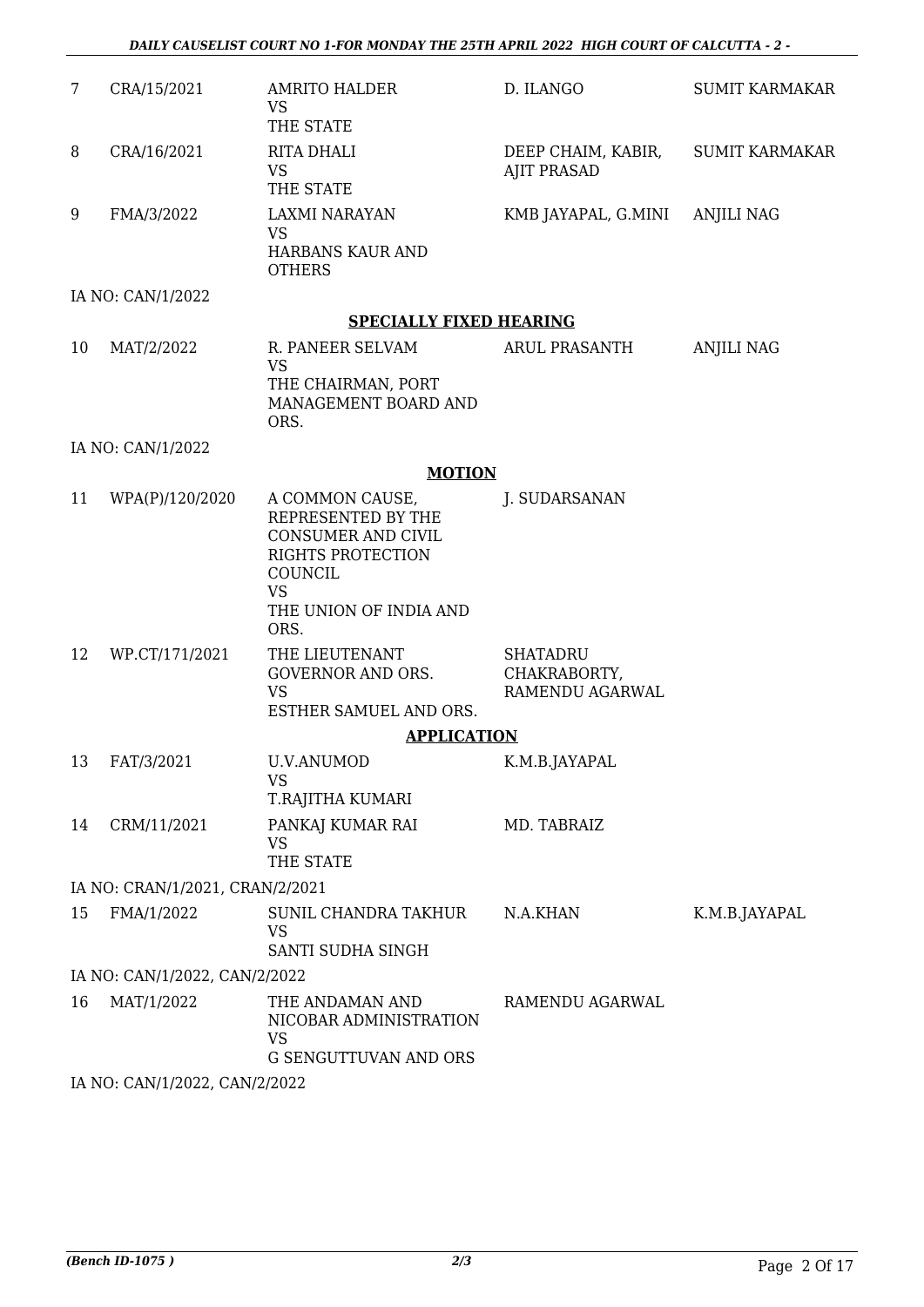| 17 | FAT/2/2022                              | K. CHANDER SHAKER RAO<br><b>VS</b><br>D. DEVI                                                                                | R.P. GOBIND                               |                                                                     |
|----|-----------------------------------------|------------------------------------------------------------------------------------------------------------------------------|-------------------------------------------|---------------------------------------------------------------------|
|    | IA NO: CAN/1/2022                       |                                                                                                                              |                                           |                                                                     |
| 18 | FMA/2/2022                              | LAXMI NARAYAN<br><b>VS</b><br>HARBANS KAUR AND<br><b>OTHERS</b>                                                              | KMB JAYAPAL, G.MINI                       | <b>ANJILI NAG</b>                                                   |
|    | IA NO: CAN/1/2022                       |                                                                                                                              |                                           |                                                                     |
| 19 | MA/3/2022                               | ABDUL GAFFAR AND<br><b>OTHERS</b><br><b>VS</b><br>THE LIEUTENANT<br><b>GOVERNOR AND OTHERS</b>                               | ANJILI NAG, VISHAL<br><b>KUMAR BISWAS</b> | <b>SHATADRU</b><br>CHAKRABORTY,<br><b>RAMENDU</b><br><b>AGARWAL</b> |
| 20 | MA/4/2022                               | SUKH DEV SINGH AND<br><b>OTHERS</b><br><b>VS</b><br>THE LIEUTENANT<br><b>GOVERNOR AND OTHERS</b>                             | ANJILI NAG, VISHAL<br><b>KUMAR BISWAS</b> | <b>SHATADRU</b><br>CHAKRABORTY,<br><b>RAMENDU</b><br><b>AGARWAL</b> |
| 21 | FMA/5/2022                              | THE EXECUTIVE ENGINEER<br><b>VS</b><br>UTTAM KUMAR SHAH                                                                      | RAMENDU AGARWAL                           |                                                                     |
| 22 | MA/6/2022                               | <b>SELVI K. NATHAN</b><br><b>VS</b><br>THE ANDAMAN AND<br>NICOBAR ADMINISTRATION<br>AND ORS.                                 | K.M.B.JAYAPAL                             | <b>SHATADRU</b><br>CHAKRABORTY,<br><b>RAMENDU</b><br><b>AGARWAL</b> |
|    | IA NO: CAN/1/2022                       |                                                                                                                              |                                           |                                                                     |
| 23 | MA/8/2022                               | <b>ISHTIAK ALI</b><br><b>VS</b><br>THE ASSISTANT<br><b>COMMISSIONER</b><br>(SETTLEMENT) AND ORS.<br><b>ORDER XLI RULE II</b> | <b>ANANDA HALDER</b>                      |                                                                     |
| 24 |                                         | RANI BALA MISTRY AND                                                                                                         |                                           |                                                                     |
|    | SAT/8/2021<br>$I_A N_O$ $C_A N11110000$ | ANR.<br><b>VS</b><br>HAREKRISHNA MONDAL<br><b>AND OTHERS</b>                                                                 | K. VIJAY KUMAR                            |                                                                     |

IA NO: CAN/1/2022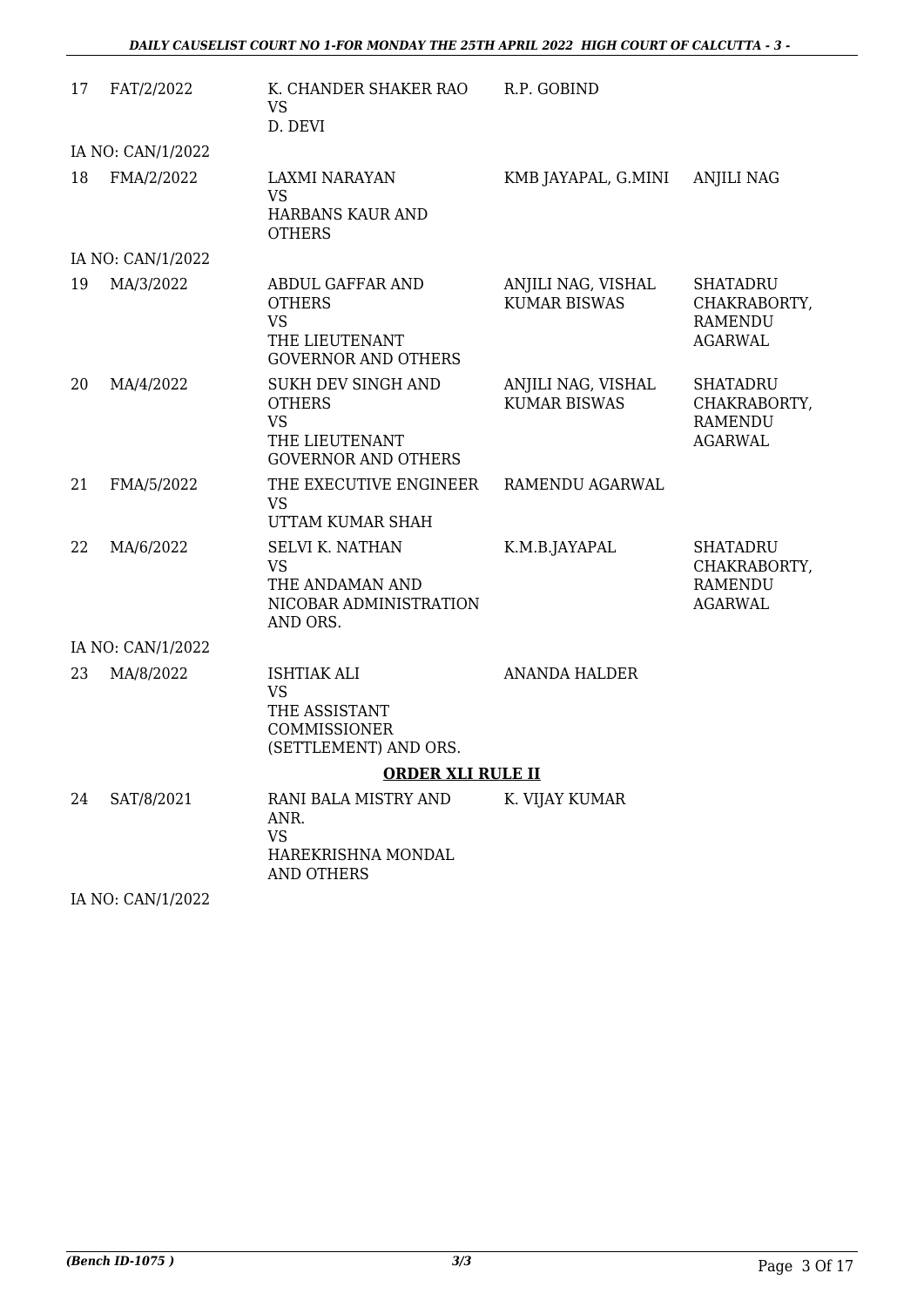

## Calcutta High Court

**In The Circuit Bench at Port Blair**

## **Appellate Side**

**DAILY CAUSELIST For Monday The 25th April 2022**

### **COURT NO. 1**

### **SINGLE BENCH (SB)**

#### **HON'BLE JUSTICE SHAMPA SARKAR**

#### **TO BE MENTIONED**

| $\mathbf{1}$ | WPA/69/2020<br>(WITHOUT FILE) | R.ELANGOVAN AND ANR.<br><b>VS</b>                                                    | ANANDA HALDER                       |                       |
|--------------|-------------------------------|--------------------------------------------------------------------------------------|-------------------------------------|-----------------------|
|              |                               | THE LIEUTENANT<br><b>GOVERNOR AND ORS.</b>                                           |                                     |                       |
|              |                               | <b>SPECIALLY FIXED MOTION</b>                                                        |                                     |                       |
| 2            | WPA/102/2022                  | <b>G. NEDUNCHEZIAN</b><br><b>VS</b><br>THE HONORABLE CALCUTTA<br>HIGH COURT AND ORS. | <b>GOPALA BINNU</b><br><b>KUMAR</b> | MOHD. TABRAIZ         |
| 3            | WPA/101/2022                  | <b>SUJIT ROY</b><br><b>VS</b><br>THE HONORABLE CALCUTTA<br>HIGH COURT AND ORS.       | <b>GOPALA BINNU</b><br><b>KUMAR</b> | MOHD. TABRAIZ         |
| 4            | WPA/103/2022                  | M. USHA AND ANR.<br><b>VS</b><br>THE DEPUTY COMMISSIONER<br>AND ANR.                 | <b>GOPALA BINNU</b><br><b>KUMAR</b> |                       |
| 5            | WPA/63/2022                   | THENALIL ABRAHAM<br><b>THOMAS</b><br><b>VS</b><br>THE DEPUTY COMMISSIONER            | K.SABIR                             | <b>SALIM MOHAMMED</b> |
| 6            | WPA/72/2022                   | JHIRGA TIRKEY<br><b>VS</b><br>THE DEPUTY COMMISSIONER<br>AND ANR.                    | K.SABIR                             |                       |
| 7            | WPA/73/2022                   | G.PURUSOTHAM<br><b>VS</b><br>THE DEPUTY COMMISSIONER<br>AND ANR.                     | K. SABIR                            |                       |
|              |                               | <b>SPECIALLY FIXED MATTERS</b>                                                       |                                     |                       |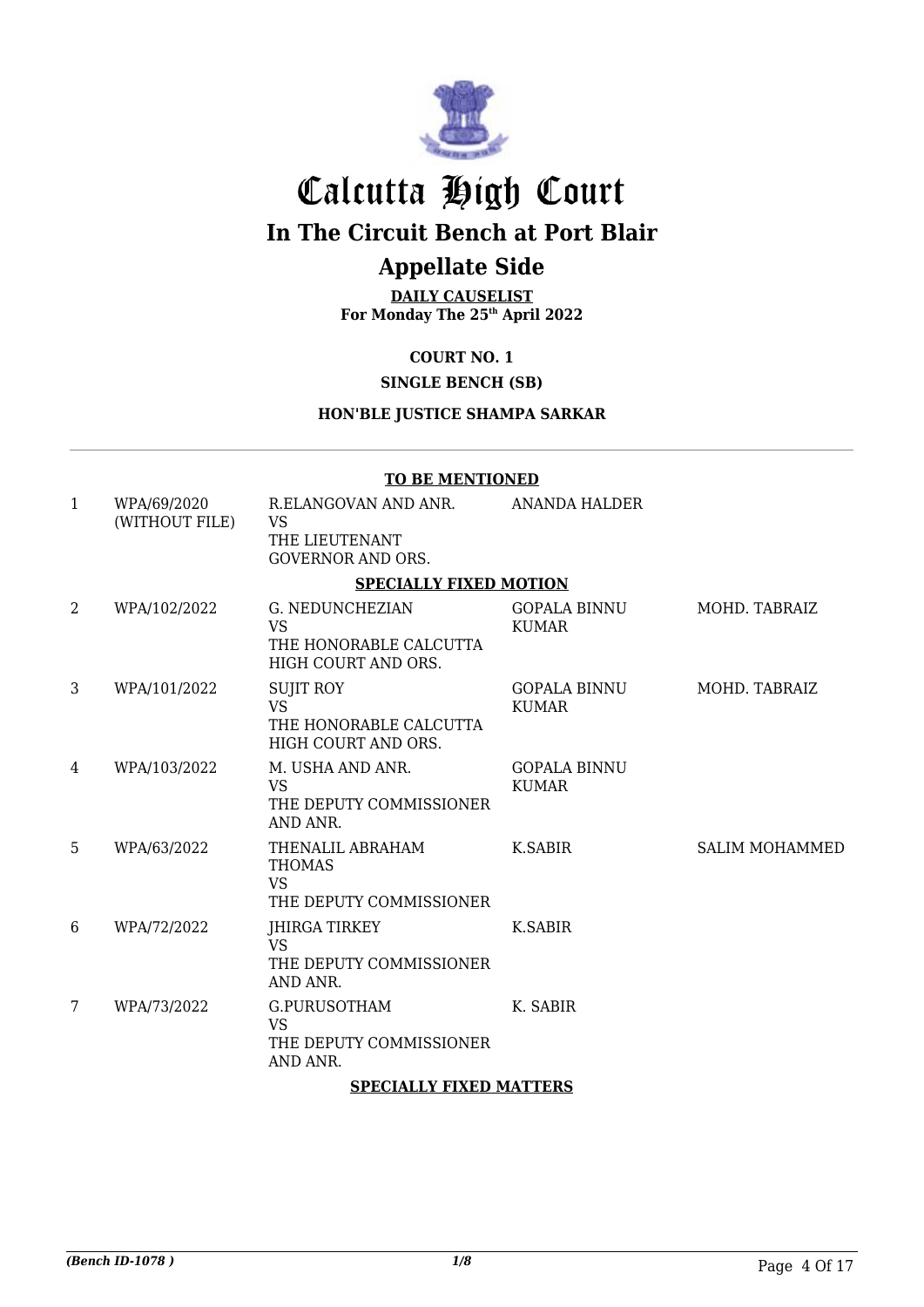| 8  | WPA/271/2021      | <b>SUBENDU MATA</b>                                                                                                      | <b>GOPALA BINNU</b>  | <b>RAMENDU</b>                          |
|----|-------------------|--------------------------------------------------------------------------------------------------------------------------|----------------------|-----------------------------------------|
|    |                   | <b>VS</b><br>THE HON'BLE LT.GOVERNOR                                                                                     | <b>KUMAR</b>         | AGARWAL                                 |
|    | IA NO: CAN/1/2022 |                                                                                                                          |                      |                                         |
|    |                   | <b>MOTION</b>                                                                                                            |                      |                                         |
| 9  | WPA/78/2021       | ABDUL HASSIM AND ORS.<br><b>VS</b><br>THE LIEUTENANT<br><b>GOVERNOR AND ORS.</b>                                         | MOHD. TABRAIZ        | <b>SHATADRU</b><br><b>CHAKRABORTY</b>   |
| 10 | WPA/204/2021      | <b>FATHIMA YUSUF</b><br><b>VS</b><br>THE ANDAMAN AND<br>NICOBAR ADMINISTRATION<br>AND ORS.                               | <b>ANJILI NAG</b>    | N.A.KHAN                                |
| 11 | WPA/278/2021      | ATUL BISWAS AND ANR.<br><b>VS</b><br>THE DEPUTY COMMISSIONER<br>AND ANR.                                                 | <b>ANJILI NAG</b>    | <b>RAMENDU</b><br>AGARWAL               |
| 12 | WPA/292/2021      | <b>K.KANNAN</b><br><b>VS</b><br>THE ANDAMAN AND<br>NICOBAR ADMINISTRATION<br><b>AND OTHERS</b>                           | <b>S.GLORIA MARY</b> | <b>RAMENDU</b><br>AGARWAL               |
| 13 | WPA/39/2022       | SMT B CHANDRA KALA AND<br><b>ORS</b><br><b>VS</b><br>THE CHIEF SECRETARY,<br>ANDAMAN AND NICOBAR<br><b>ADMIN AND ORS</b> | SANJAY SAHA          | SALIM MOHAMMED                          |
| 14 | WPA/40/2022       | SATYENDRA SINGH<br><b>VS</b><br>THE CHIEF SECRETARY,<br>ANDAMAN AND NICOBAR<br>ADMIN, PORT BLAIR AND ORS                 | SANJAY SAHA          | SALIM MOHAMMED                          |
| 15 | WPA/50/2022       | <b>SHAKTI DAS</b><br><b>VS</b><br>THE DEPUTY COMMISSIONER<br>AND OTHERS                                                  | <b>ANANDA HALDER</b> | SALIM MOHAMMED,<br><b>V.D.SIVABALAN</b> |
| 16 | WPA/60/2022       | <b>INDERNATH</b><br><b>VS</b><br>THE LIEUTENANT<br><b>GOVERNOR AND OTHERS</b>                                            | K.SABIR              | <b>SALIM MOHAMMED</b>                   |
| 17 | WPA/62/2022       | JAG NARAYAN<br><b>VS</b><br>THE ANDAMAN AND<br>NICOBAR ADMINISTRATION<br>AND ORS.                                        | K.M.B.JAYAPAL        | SALIM MOHAMMED                          |
| 18 | WPA/69/2022       | <b>VINITHA KUMARI</b><br><b>VS</b><br>THE LIEUTENANT<br>GOVERNOR AND ORS.                                                | K.M.B.JAYAPAL        |                                         |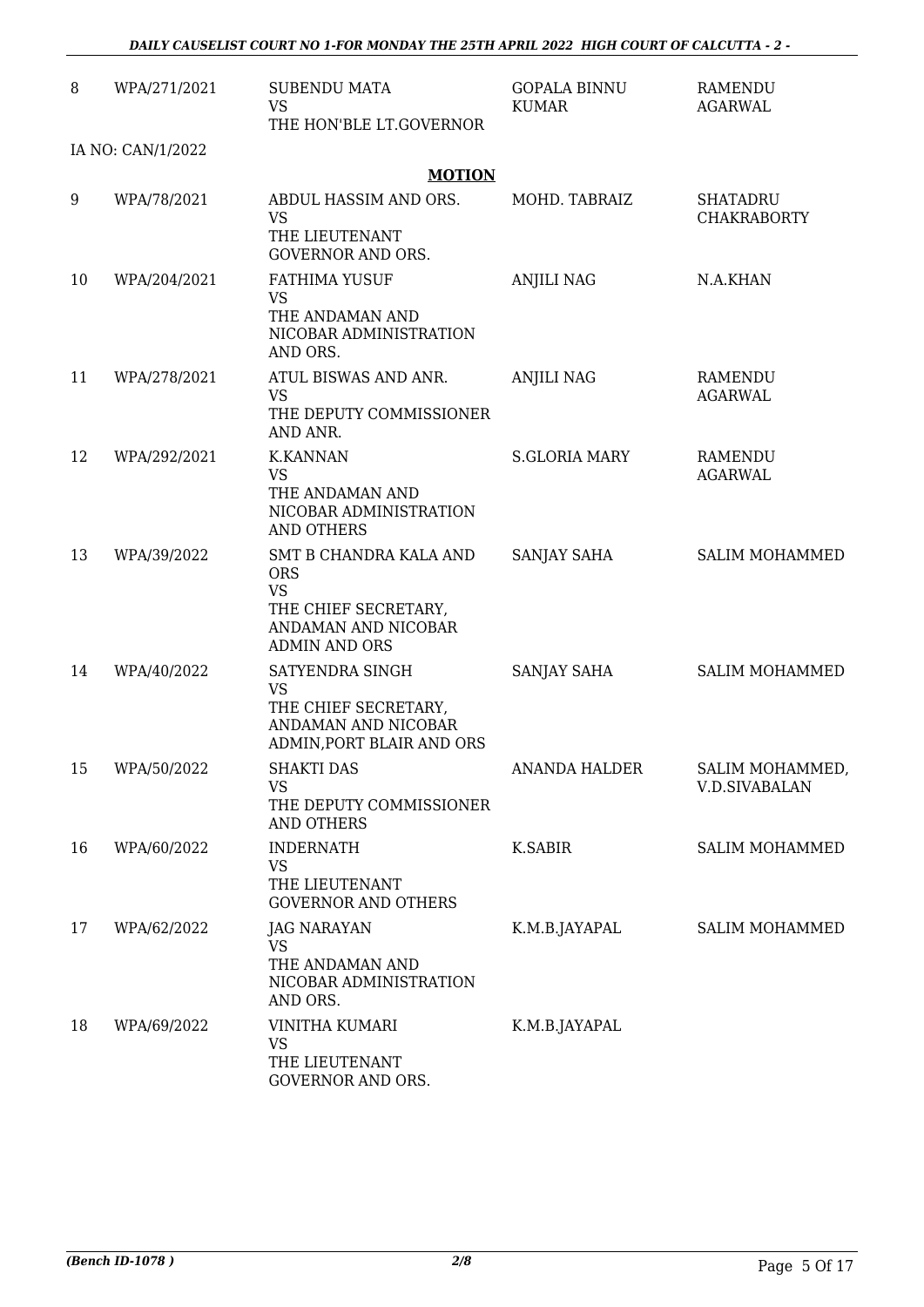| 19 | WPA/70/2022 | <b>TARAMANI DEVI</b><br><b>VS</b><br>THE ANDAMAN AND<br>NICOBAR ADMINISTRATION<br>AND ANR.                       | K.M.B.JAYAPAL     |                                                       |
|----|-------------|------------------------------------------------------------------------------------------------------------------|-------------------|-------------------------------------------------------|
| 20 | WPA/71/2022 | MISS KIRAN KUMARI<br><b>VS</b><br>THE ANDAMAN AND<br>NICOBAR ADMINISTRATION<br>AND ANR.                          | K.M.B.JAYAPAL     |                                                       |
| 21 | WPA/75/2022 | M/S HONEY BAR AND<br><b>RESTAURANT</b><br>VS<br>THE UNION TERRITORY OF<br>ANDAMAN AND NICOBAR<br>ISLAND AND ORS. | K.M.B. JAYAPAL    | SHATADRU<br>CHAKRABORTY,<br>RAMENDU<br><b>AGARWAL</b> |
| 22 | WPA/77/2022 | MANTU MONDAL<br><b>VS</b><br>THE DEPUTY COMMISSIONER                                                             | <b>K.SABIR</b>    |                                                       |
| 23 | WPA/78/2022 | <b>JULEE BAIRAGI</b><br><b>VS</b><br>THE REGISTRAR (BIRTHS<br>AND DEATHS) AND ANR.                               | <b>ANJILI NAG</b> |                                                       |
| 24 | WPA/79/2022 | A. KANNAN<br><b>VS</b><br>THE SUB-<br><b>DIVISIONALMAGISTRATE</b>                                                | <b>ANJILI NAG</b> |                                                       |
| 25 | WPA/80/2022 | <b>PURNIMA</b><br><b>VS</b><br>THE ANDAMAN AND<br>NICOBAR ADMINISTRATION<br>AND ANR.                             | K.M.B. JAYAPAL    |                                                       |
| 26 | WPA/81/2022 | ROOFERS HOTELS LIMITED<br>AND ANR.<br><b>VS</b><br>THE DEPUTY<br>COMMISSIONERA AND ORS.                          | <b>ANJILI NAG</b> |                                                       |
| 27 | WPA/82/2022 | <b>SASHIKALA</b><br>VS<br>THE ANDAMAN AND<br>NICOBAR ADMINISTRATION<br>AND ANR.                                  | K.M.B.JAYAPAL     |                                                       |
| 28 | WPA/83/2022 | K. SARAVANAN<br><b>VS</b><br>THE LIEUTENANT<br>GOVERNOR AND ORS.                                                 | <b>ANJILI NAG</b> |                                                       |
| 29 | WPA/84/2022 | SULABHA KISHEN<br>VS<br>THE ANDAMAN AND<br>NICOBAR ADMINISTRATION<br>AND ANR.                                    | K.M.B. JAYAPAL    |                                                       |
| 30 | WPA/85/2022 | <b>VIKAS KISHEN</b><br><b>VS</b><br>THE ANDAMAN AND<br>NICOBAR ADMINISTRATION<br>AND ANR.                        | K.M.B. JAYAPAL    |                                                       |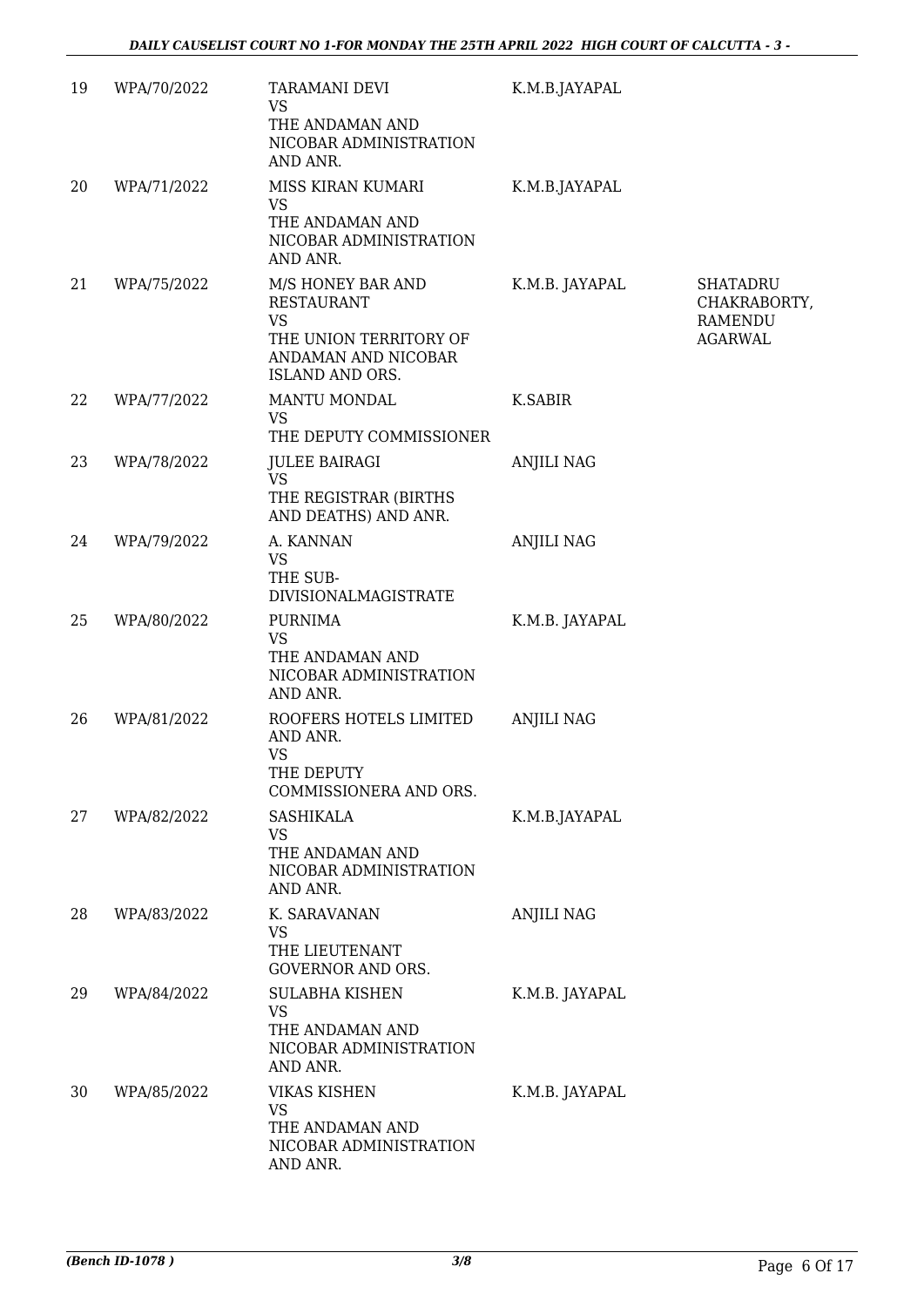| 31 | WPA/86/2022  | M/S HOTEL DREAM PALACE<br>AND ORS.<br><b>VS</b><br>THE CHIEF LABOUR<br>COMMISSIONER (CENTRAL)<br>AND ORS. | <b>RAKESH KUMAR</b>   |                                 |
|----|--------------|-----------------------------------------------------------------------------------------------------------|-----------------------|---------------------------------|
| 32 | WPA/87/2022  | KHAGAN SIKDER<br><b>VS</b><br>THE LIEUTENANT<br><b>GOVERNOR AND ORS.</b>                                  | PROHIT MOHAN LAL      |                                 |
| 33 | WPA/94/2022  | <b>SANTHA KUMARI</b><br>VS<br>THE LIEUTENANT<br><b>GOVERNOR AND ORS.</b>                                  | MAHESHWAR LALL        |                                 |
| 34 | WPA/96/2022  | T.V.MOHAN<br><b>VS</b><br>THE LIEUTENANT<br><b>GOVERNOR AND ORS.</b>                                      | <b>VEEDUR NARAYAN</b> |                                 |
| 35 | WPA/104/2022 | A. PRIYADHARSHAN ALIAS<br><b>DARSAN</b><br>VS<br>THE ANDAMAN AND<br>NICOBAR ADMINISTRATION<br>AND ORS.    | K.M.B. JAYAPAL        |                                 |
| 36 | WPA/105/2022 | C. ARMUGAM<br><b>VS</b><br>THE ANDAMAN AND<br>NICOBAR ADMINISTRATION<br>AND ORS.                          | K.M.B. JAYAPAL        |                                 |
| 37 | WPA/107/2022 | MOHD. SHAFI AND ORS.<br>VS<br>THE ANDAMAN AND<br>NICOBAR ADMINISTRATION<br>AND ORS.                       | V.D.SIVABALAN         |                                 |
| 38 | WPA/110/2022 | S. BALARAMAN<br><b>VS</b><br>THE ANDAMAN AND<br>NICOBAR ADMINISTRATION<br>AND ANR.                        | K.M.B. JAYAPAL        |                                 |
| 39 | WPA/111/2022 | RAJA BHAGWAN DAS KAPOOR<br>VS<br>THE ANDAMAN AND<br>NICOBAR ADMINISTRATION<br>AND ANR.                    | K.M.B. JAYAPAL        |                                 |
| 40 | WPA/115/2022 | ANAMIKA MONDAL<br><b>VS</b><br>THE SUPERINTENDING<br>ENGINEER AND ANR.                                    | <b>ANANDA HALDER</b>  |                                 |
|    |              | <b>FOR ORDERS</b>                                                                                         |                       |                                 |
| 41 | WPA/92/2021  | SHABAB ALI AND ORS.<br><b>VS</b><br>THE LIEUTENANT<br>GOVERNOR AND ORS.                                   | ANANDA HALDER         | ARUL PRASANTH,<br>K.M.B.JAYAPAL |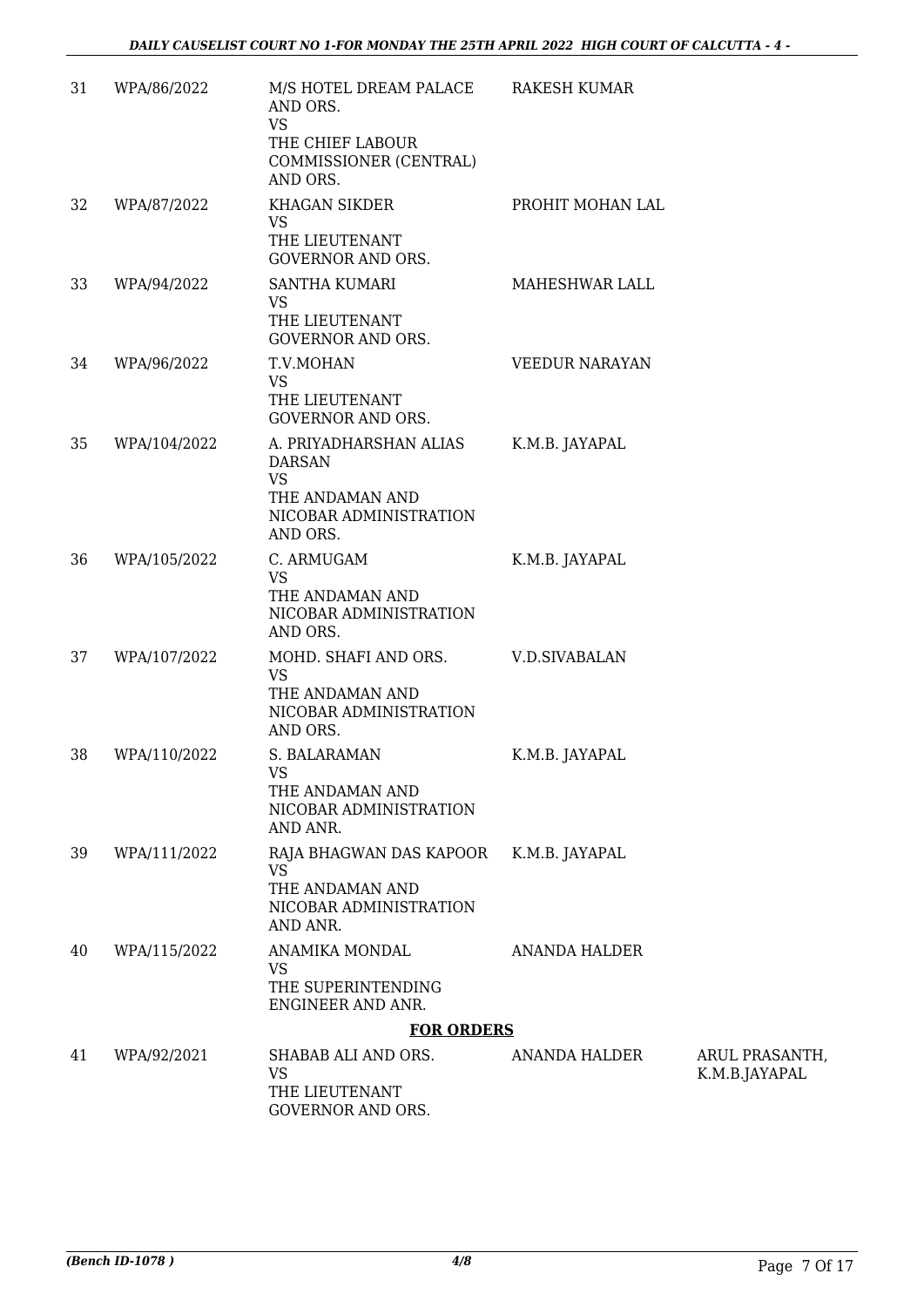|    | wt42 WPA/313/2018 | <b>SHOBA SINGH</b><br><b>VS</b><br>THE ANDAMAN AND<br>NICOBAR ADMINISTRATION<br>AND ORS.                 | K.M.B.JAYAPAL                               |                                                                     |
|----|-------------------|----------------------------------------------------------------------------------------------------------|---------------------------------------------|---------------------------------------------------------------------|
| 43 | WPA/192/2021      | CENTRE OF INDIAN TRADE<br><b>UNIONS</b><br><b>VS</b><br>THE LIEUTENANT<br><b>GOVERNOR AND ORS.</b>       | <b>G.BINNU KUMAR</b>                        | <b>SHATADRU</b><br>CHAKRABORTY,<br>RAMENDU<br><b>AGARWAL</b>        |
|    |                   | <b>APPLICATION</b>                                                                                       |                                             |                                                                     |
| 44 | AP/13/2021        | MARINE SERVICES PVT. LTD.<br>AND ANR.<br><b>VS</b><br>THE HON'BLE LIEUTENANT<br><b>GOVERNOR AND ANR.</b> | MOHD. TABRAIZ                               | <b>SHATADRU</b><br>CHAKRABORTY,<br><b>RAMENDU</b><br><b>AGARWAL</b> |
|    | IA NO: CAN/1/2022 |                                                                                                          |                                             |                                                                     |
| 45 | AP/2/2022         | <b>BAPI SAHA</b><br><b>VS</b><br>THE SUPERINTENDING<br>ENGINEER AND ANR.                                 | <b>TAPAN KUMAR DAS</b>                      |                                                                     |
| 46 | AP/3/2022         | M/S RAVI REALCONS PVT.<br>LTD.<br><b>VS</b><br>THE CHIEF ENGINEER AND<br>ANR.                            | TERENCE DCRUZ                               |                                                                     |
| 47 | AP/4/2022         | M. MUTHARANAM @<br><b>MUTHURANAM</b><br><b>VS</b>                                                        | <b>ANJILI NAG</b>                           |                                                                     |
|    |                   | M. RAMAMOORTHY                                                                                           |                                             |                                                                     |
|    |                   | <b>FOR HEARING</b>                                                                                       |                                             |                                                                     |
| 48 | WPA/159/2014      | A.ZAHEED<br><b>VS</b><br>THE ANDAMAN AND<br>NICOBAR ADMINISTRATION<br>AND ORS.                           | K.M.B.JAYAPAL,<br>G.MINI                    | <b>ARUL PRASANTH</b>                                                |
| 49 | WPA/9/2018        | P.SUNDARA RAO<br>VS<br>THE LIEUTENANT<br><b>GOVERNOR AND ORS.</b>                                        | <b>GOPALA BINNU</b><br>KUMAR                | <b>SHATADRU</b><br>CHAKRABORTY,<br><b>RAMENDU</b><br><b>AGARWAL</b> |
| 50 | WPA/236/2018      | EXECUTIVE ENGINEER,<br>CONSTRUCTION DIVISION-II,<br>APWD<br><b>VS</b><br>S. PRABHAKARAN AND ORS.         | SHATADRU<br>CHAKRABORTY,<br>RAMENDU AGARWAL | <b>GOPALA BINNU</b><br><b>KUMAR</b>                                 |
| 51 | WPA/173/2019      | <b>SHRI BIRSA KINDO</b><br>VS<br>THE DIVISIONAL FOREST<br>OFFICER, MAYABUNDER                            | GOPALA BINU KUMAR                           | <b>SHATADRU</b><br>CHAKRABORTY,<br>RAMENDU<br><b>AGARWAL</b>        |
| 52 | WPA/206/2019      | SUDEEP RAI SHARMA<br><b>VS</b><br>THE UNION OF INDIA AND<br>ORS.                                         | GOPALA BINU KUMAR                           | S.GANGULY                                                           |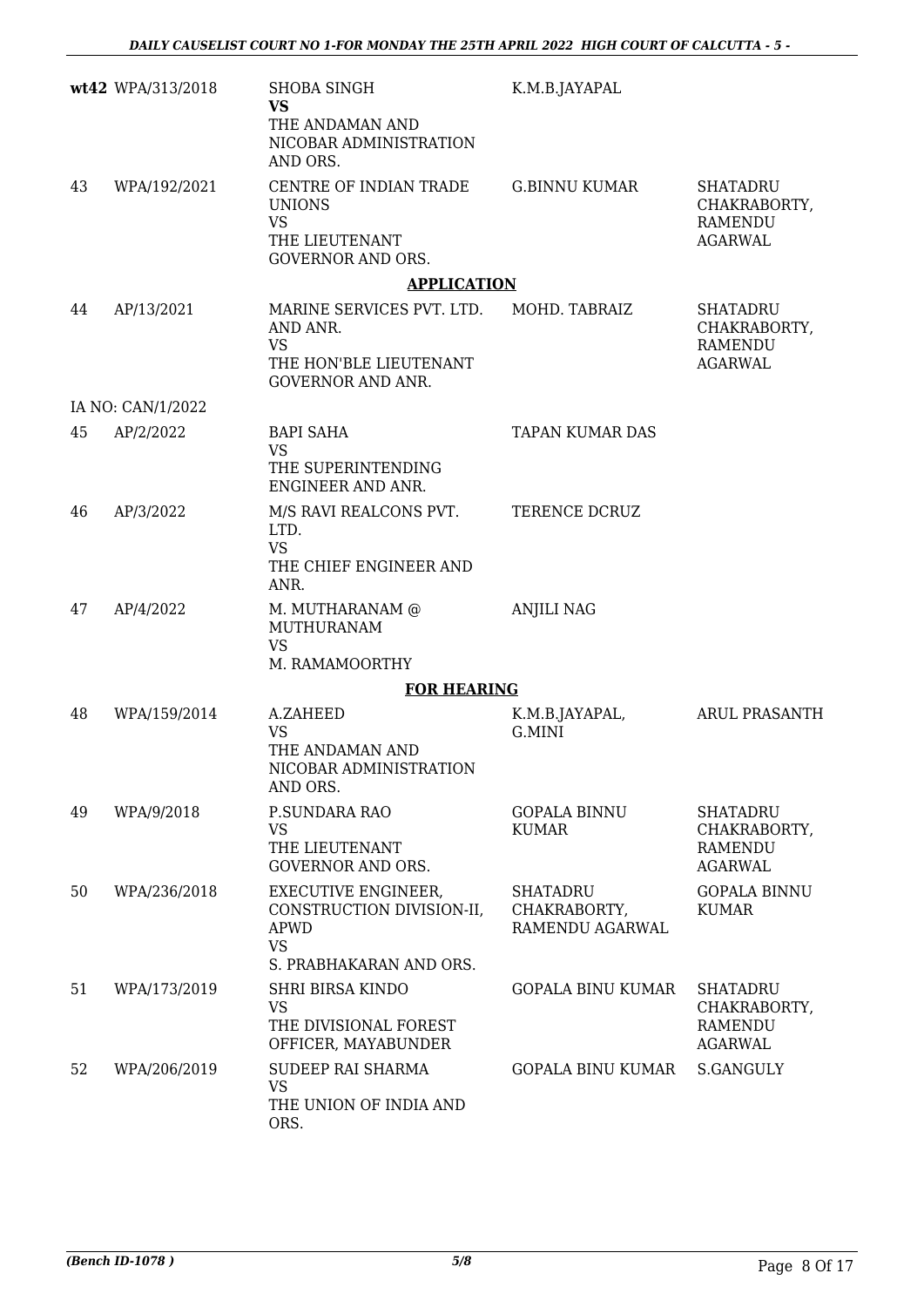| 53 | WPA/209/2019 | R. KAUSHALYA AND ORS.<br><b>VS</b><br>THE UNION OF INDIA AND<br>ORS.                                                                              | ANJILI NAG, SHIPRA<br><b>MANDAL</b>                | MOHD. TABRAIZ                         |
|----|--------------|---------------------------------------------------------------------------------------------------------------------------------------------------|----------------------------------------------------|---------------------------------------|
| 54 | WPA/238/2019 | SMTI. PRIYA MINJ<br>VS<br>THE ANDAMAN AND<br>NICOBAR ADMINISTRATION<br>AND ANR.                                                                   | K. M. B. JAYAPAL                                   | <b>VIKAS TEWARY</b>                   |
| 55 | WPA/241/2019 | THE EXECUTIVE ENGINEER<br>NORTH ANDAMAN<br>CONSTRUCTION DIVISION<br>(NACD)<br><b>VS</b><br>SMTI. REKHA NAIR AND ORS.                              | <b>SHATADRU</b><br>CHAKRABORTY,<br>RAMENDU AGARWAL | <b>GOPALA BINNU</b><br><b>KUMAR</b>   |
| 56 | WPA/243/2019 | KARTICK AND ORS.<br><b>VS</b><br>THE LIEUTENANT<br><b>GOVERNOR AND ORS.</b>                                                                       | ANJILI NAG, SHIPRA<br><b>MANDAL</b>                | <b>RAMENDU</b><br><b>AGARWAL</b>      |
| 57 | WPA/246/2019 | A.SUNDAR<br><b>VS</b><br>THE HONBLE LIEUTENANT<br><b>GOVERNOR AND ORS.</b>                                                                        | <b>GOPALA BINNU</b><br><b>KUMAR</b>                | <b>SHATADRU</b><br><b>CHAKRABORTY</b> |
| 58 | WPA/289/2019 | YOHANNAN SAJEEVAN AND<br>ANR.<br><b>VS</b><br>ANDAMAN AND NICOBR<br><b>ADMINISTRATION</b>                                                         | DEEP CHAIM KABIR,<br><b>AJIT PRASAD</b>            |                                       |
| 59 | WPA/329/2019 | TOURIST WORKERS UNION<br>AND ANR.<br><b>VS</b><br>THE ANDAMAN AND<br>NICOBAR ADMINISTRATION<br>AND ORS.                                           | <b>GOPALA BINNU</b><br><b>KUMAR</b>                | V.TIWARI, ANJILI<br><b>NAG</b>        |
| 60 | WPA/34/2020  | SMTI. REBA MONDAL<br>VS<br>THE UNION OF INDIA AND<br>ORS.                                                                                         | <b>ANANDA HALDER</b>                               | <b>RAMENDU</b><br>AGARWAL             |
| 61 | WPA/52/2020  | P.KANNAN<br><b>VS</b><br>THE UNION OF INDIA AND<br>ORS.                                                                                           | K.M.B.JAYAPAL                                      | <b>AJAY KUMAR</b><br><b>MANDAL</b>    |
| 62 | WPA/54/2020  | <b>KISHEN RAM</b><br><b>VS</b><br>THE LIEUTENANT<br><b>GOVERNOR AND ORS.</b>                                                                      | G. MINI AND K.M.B.<br><b>JAYAPAL</b>               | <b>SHATADRU</b><br><b>CHAKRABORTY</b> |
| 63 | WPA/90/2020  | S. SHANMUGANATHAN<br><b>VS</b><br>ANDAMAN NICOBAR<br><b>ISLANDS INTEGRATED</b><br>DEVELOPMENT<br><b>CORPORATION LIMITED</b><br>(ANIIDCO) AND ANR. | <b>GOPALA BINU KUMAR</b>                           | <b>ANJILI NAG</b>                     |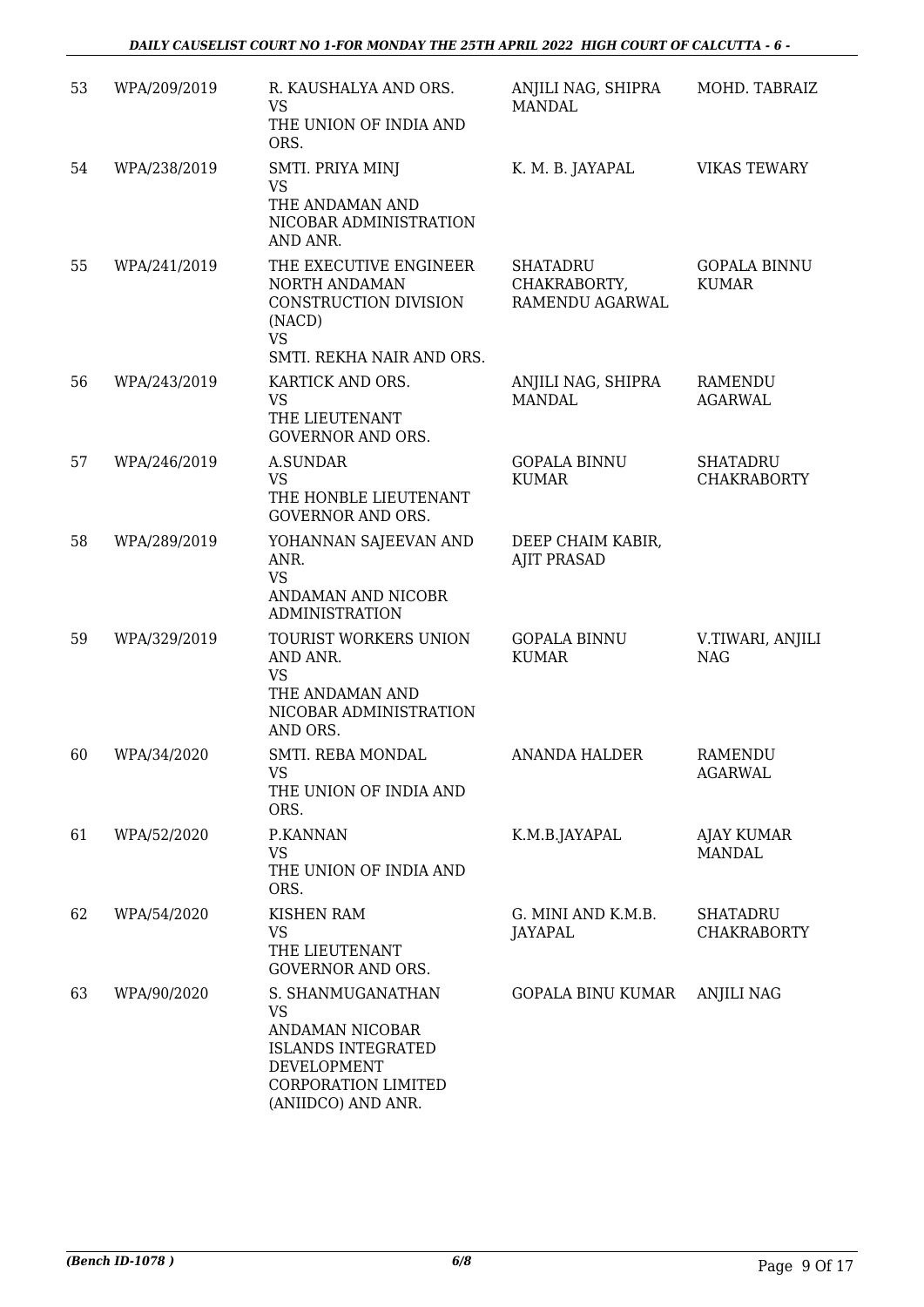| 64 | WPA/91/2020       | Miss Saruna Niza<br><b>VS</b><br>Andaman Nicobar Islands<br><b>Integrated Development</b>  | Gopala Binu Kumar                    | Mrs. Anjali Nag                       |
|----|-------------------|--------------------------------------------------------------------------------------------|--------------------------------------|---------------------------------------|
|    |                   | Corporation Limited (ANIIDCO)                                                              |                                      |                                       |
| 65 | WPA/94/2020       | JOHN EKKA AND ORS.<br><b>VS</b>                                                            | <b>GOPALA BINNU</b><br><b>KUMAR</b>  | <b>SHATADRU</b><br><b>CHAKRABORTY</b> |
|    |                   | THE UNION OF INDIA AND<br>ORS.                                                             |                                      |                                       |
| 66 | WPA/95/2020       | <b>ANITA XESS</b><br><b>VS</b><br>THE UNION OF INDIA AND<br>ORS.                           | <b>GOPALA BINNU</b><br><b>KUMAR</b>  | <b>SHATADRU</b><br><b>CHAKRABORTY</b> |
| 67 | WPA/96/2020       | P.VAIKUNTA RAO<br><b>VS</b><br>THE UNION OF INDIA AND<br>ORS.                              | <b>GOPALA BINNU</b><br><b>KUMAR</b>  | <b>SHATADRU</b><br><b>CHAKRABORTY</b> |
| 68 | WPA/97/2020       | P.YADAVA RAO<br><b>VS</b><br>THE UNION OF INDIA AND<br>ORS.                                | <b>GOPALA BINNU</b><br><b>KUMAR</b>  | <b>SHATADRU</b><br><b>CHAKRABORTY</b> |
| 69 | WPA/102/2020      | SHRI. AKSHAY PANT<br><b>VS</b><br>THE UNION OF INDIA AND<br>ORS.                           | G. MINI AND K.M.B.<br><b>JAYAPAL</b> | M.P.KAMARAJ                           |
| 70 | WPA/105/2020      | PREM KISHEN<br>VS<br>THE ANDAMAN AND<br>NICOBAR ADMINISTRATION<br>AND ORS.                 | K.M.B.JAYAPAL,<br>G.MINI             | <b>RAMENDU</b><br><b>AGARWAL</b>      |
|    | wt71 WPA/103/2020 | <b>HARISH KISHEN</b><br><b>VS</b><br>THE ANDAMAN AND<br>NICOBAR ADMINISTRATION<br>AND ORS. | K.M.B.JAYAPAL,<br>G.MINI             | RAMENDU<br><b>AGARWAL</b>             |
|    | wt72 WPA/104/2020 | <b>RAM KISHEN</b><br>VS<br>THE ANDAMAN AND<br>NICOBAR ADMINISTRATION<br>AND ORS.           | K.M.B.JAYAPAL,<br>G.MINI             | <b>RAMENDU</b><br>AGARWAL             |
|    | wt73 WPA/106/2020 | PERNITA DEVI<br><b>VS</b><br>THE ANDAMAN AND<br>NICOBAR ADMINISTRATION<br>AND ORS.         | K.M.B.JAYAPAL,<br>G.MINI             | RAMENDU<br><b>AGARWAL</b>             |
|    | wt74 WPA/70/2021  | HAR JEEVAN RAM<br><b>VS</b><br>THE LIEUTENANT<br><b>GOVERNOR AND ORS.</b>                  | K.M.B.JAYAPAL                        | RAMENDU<br><b>AGARWAL</b>             |
|    | wt75 WPA/71/2021  | PREM KISHEN<br><b>VS</b><br>THE ANDAMAN AND<br>NICOBAR ADMINISTRATION<br>AND ORS.          | K.M.B.JAYAPAL                        | RAMENDU<br><b>AGARWAL</b>             |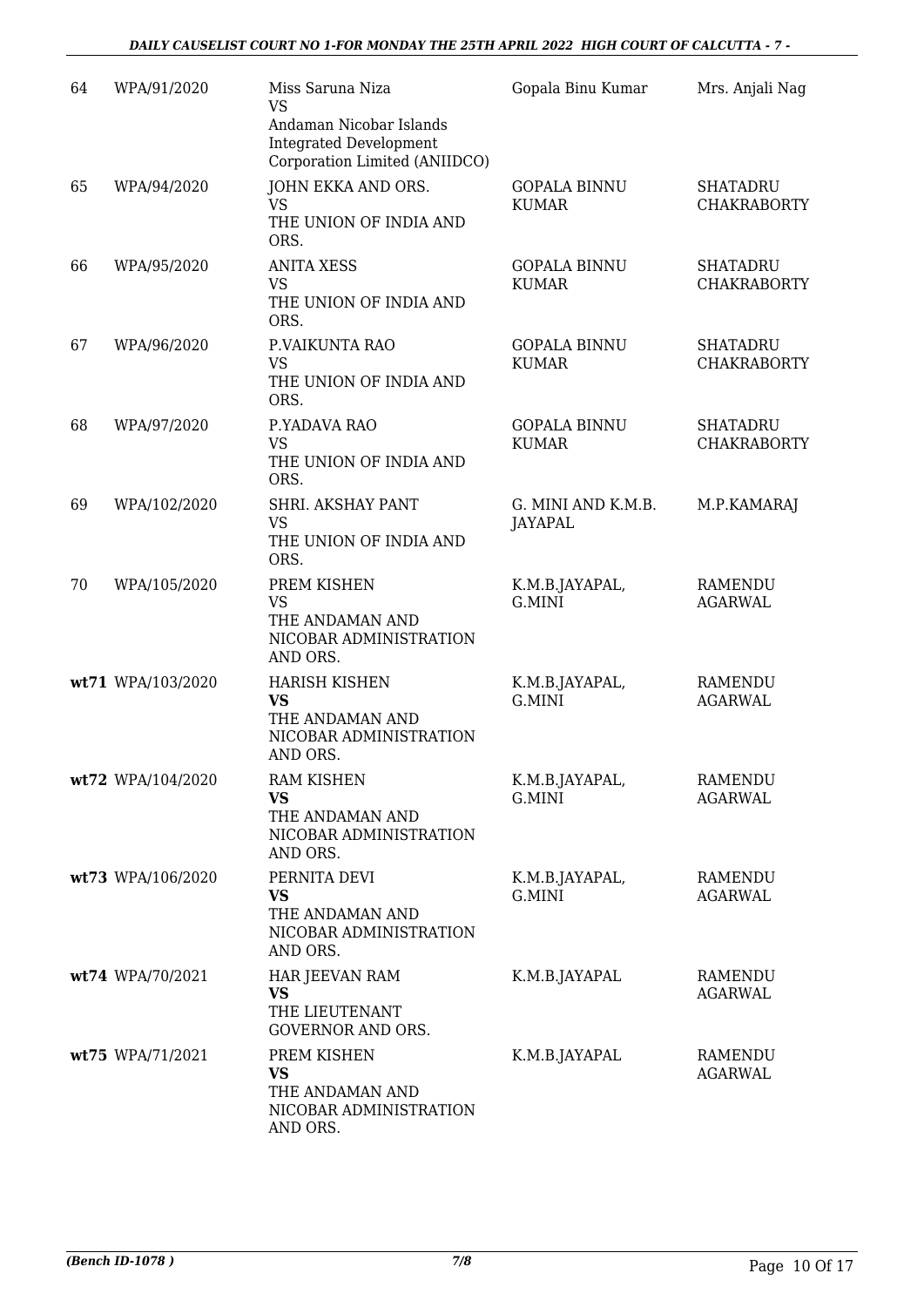|    | wt76 WPA/72/2021                          | <b>HARISH KISHEN</b><br><b>VS</b><br>THE ANDAMAN AND<br>NICOBAR ADMINISTRATION<br>AND ORS.                   | K.M.B. JAYAPAL                                     | <b>RAMENDU</b><br><b>AGARWAL</b>                |
|----|-------------------------------------------|--------------------------------------------------------------------------------------------------------------|----------------------------------------------------|-------------------------------------------------|
| 77 | WPA/107/2020                              | THE EXECUTIVE ENGINEER<br><b>VS</b><br>S.MANOHARI AND ORS.                                                   | V.TIWARI                                           | <b>G.BINNU KUMAR</b>                            |
|    | wt78 WPA/117/2020                         | S.MANOHARI AND ORS.<br><b>VS</b><br>THE EXECUTIVE ENGINEER,<br>PORT BLAIR NORTH<br>DIVISION, APWD            | <b>GOPALA BINNU</b><br><b>KUMAR</b>                | V.TIWARI                                        |
| 79 | WPA/109/2020                              | <b>SASI KALA</b><br><b>VS</b><br>THE UNION OF INDIA AND<br>ORS.                                              | K.M.B.JAYAPAL,<br>G.MINI                           | <b>RAMENDU</b><br><b>AGARWAL</b>                |
|    | wt80 WPA/110/2020                         | <b>KHATHIJA</b><br><b>VS</b><br>THE UNION OF INDIA AND<br>ORS.                                               | K.M.B.JAYAPAL                                      | <b>RAMENDU</b><br><b>AGARWAL</b>                |
| 81 | WPA/2/2021                                | <b>S.RAVINDRAN</b><br><b>VS</b><br>THE ADMINISTRATOR AND<br>ORS.                                             | ANJILI NAG, SHIPRA<br><b>MANDAL</b>                | <b>SHATADRU</b><br><b>CHAKRABORTY</b>           |
| 82 | WPA/187/2021<br>WITH WP 6019/2020 LIMITED | <b>SMARTSPACE</b><br>WITH WP 6020/2020 INFRASTRUCTURE PRIVATE<br>VS<br>UNION OF INDIA AND ORS.               | M.MUKHERJEE,<br>S.SARKAR, SHYAMAL<br><b>SARKAR</b> | RAMENDU<br>AGARWAL, AJAY<br><b>KUMAR MANDAL</b> |
|    | wt83 WPA/43/2019                          | <b>SMARTSPACE</b><br><b>INFRASTRUCTURE PRIVATE</b><br><b>LIMITED</b><br><b>VS</b><br>UNION OF INDIA AND ORS. | SHYAMAL SARKAR,<br>K.VIJAY KUMAR                   | RAMENDU<br><b>AGARWAL</b>                       |
|    | wt84 WPA/56/2019                          | JOGESHWAR NATH ARORA<br>VS<br>THE LIEUTENANT<br><b>GOVERNOR AND ORS.</b>                                     | <b>ANJILI NAG</b>                                  | <b>RAMENDU</b><br><b>AGARWAL</b>                |
|    | wt85 WPA/57/2019                          | <b>GIRISH ARORA</b><br><b>VS</b><br>THE LIEUTENANT<br>GOVERNOR AND ORS.                                      | <b>ANJILI NAG</b>                                  | <b>RAMENDU</b><br><b>AGARWAL</b>                |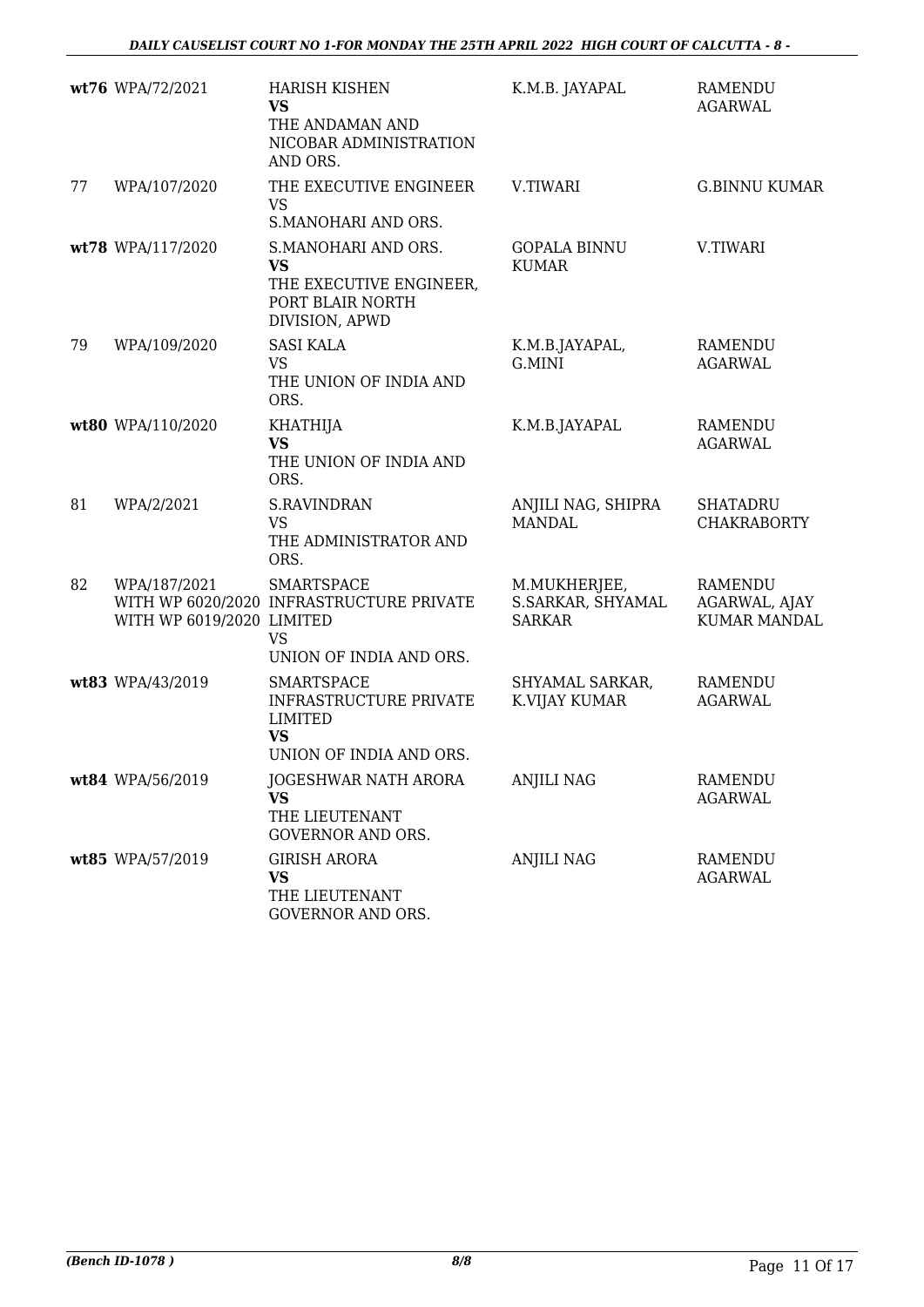

# Calcutta High Court

**In The Circuit Bench at Port Blair**

## **Appellate Side**

**DAILY CAUSELIST For Monday The 25th April 2022**

**COURT NO. 2**

**SINGLE BENCH (SB)**

### **HON'BLE JUSTICE ANANDA KUMAR MUKHERJEE**

|                | <b>SPECIALLY FIXED HEARING</b> |                                                                                          |                                            |                       |  |  |
|----------------|--------------------------------|------------------------------------------------------------------------------------------|--------------------------------------------|-----------------------|--|--|
| 1              | CRR/15/2021                    | SWAPAN KUMAR DUTTA<br><b>VS</b><br>THE STATE                                             | K.M.B.JAYAPAL,<br>G.MINI                   | <b>SUMIT KARMAKAR</b> |  |  |
|                |                                | <b>TO BE MENTIONED</b>                                                                   |                                            |                       |  |  |
| $\overline{2}$ | FAT/4/2021                     | MOHAMMED HANEEFA<br><b>VS</b><br>SARITA SUKUMARI KUJUR<br><b>ALIAS SAFEENA</b>           | ANANDA HALDER                              | <b>ARUL PRASANTH</b>  |  |  |
| 3              | CO/5/2022                      | FATHIMA BIBI AND OTHERS<br><b>VS</b><br>FATHIMA BIBI AND OTHERS                          | MOHAMMED<br><b>TABRAIZ</b>                 |                       |  |  |
| 4              | CRR/5/2022                     | <b>MEERA</b><br><b>VS</b><br><b>HARBANS SINGH</b>                                        | DEEP CHAIM KABIR,<br><b>S.AJITH PRASAD</b> |                       |  |  |
|                |                                | <b>MOTION</b>                                                                            |                                            |                       |  |  |
| 5              | CO/14/2021                     | <b>BALBIR SINGH AND</b><br><b>ANOTHER</b><br><b>VS</b><br><b>GYAN SINGH AND ORS.</b>     | <b>ANJILI NAG</b>                          | K.M.B.JAYAPAL         |  |  |
| 6              | CRR/17/2021                    | <b>BISWAJEET HALDER</b><br><b>VS</b><br>KUMARI JIA HALDER                                | <b>S.AJITH PRASAD</b>                      |                       |  |  |
| 7              | CO/2/2022                      | NAMITA MISTRY AND<br><b>ANOTHER</b><br><b>VS</b><br>PARITOSH MISTRY AND<br><b>OTHERS</b> | <b>GOPALA BINNU</b><br><b>KUMAR</b>        |                       |  |  |
| 8              | CO/3/2022                      | NAUSHAD ALI<br><b>VS</b><br>DHARMENDER MOHAN                                             | <b>GOPALA BINNU</b><br><b>KUMAR</b>        |                       |  |  |
| 9              | CO/7/2022                      | <b>JAYA CHANDRAN</b><br><b>VS</b><br>P. RENU                                             | <b>ANJILI NAG</b>                          |                       |  |  |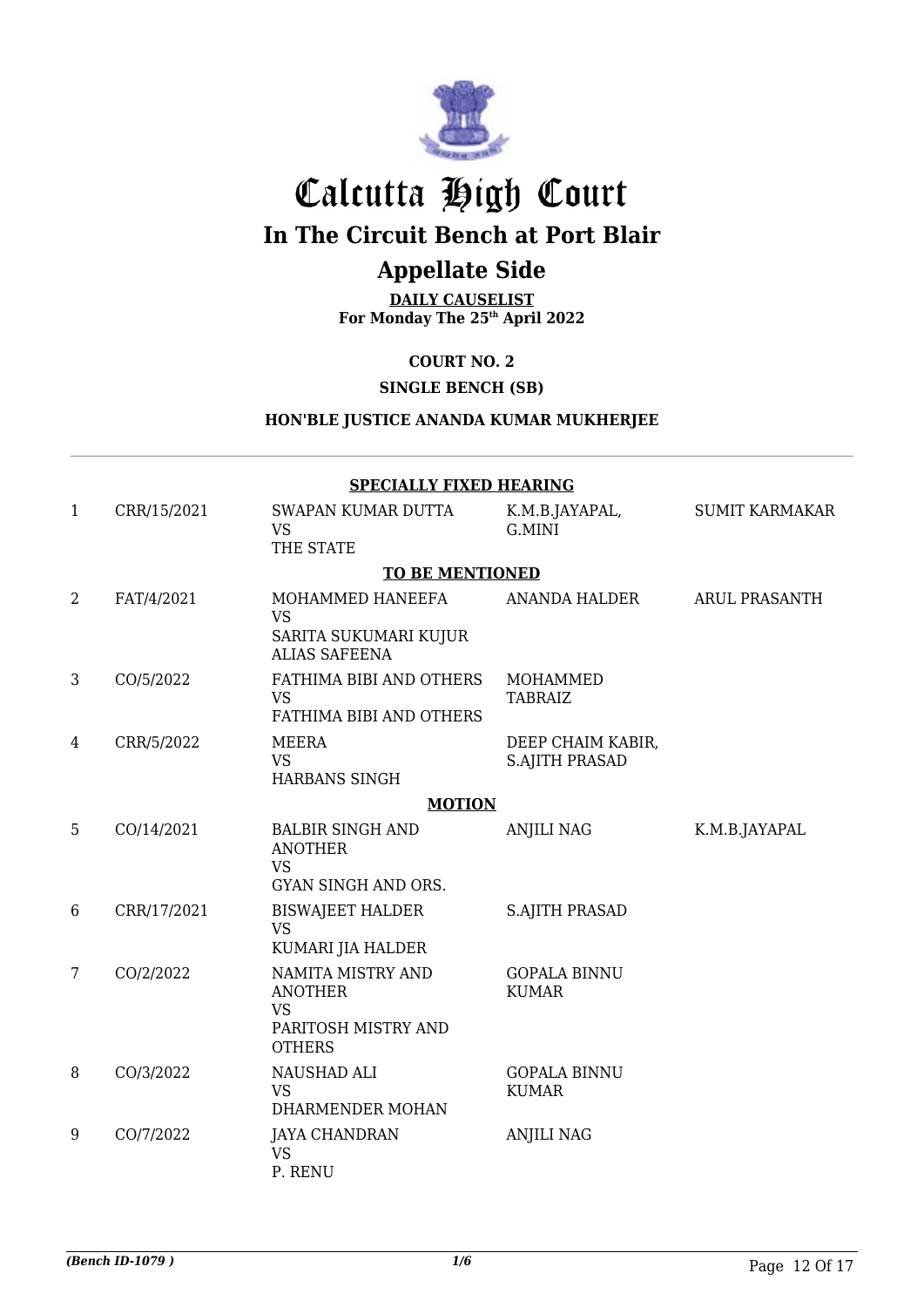| 10 | CO/9/2022                     | NEW INDIA ASSURANCE<br>CO.LTD.<br><b>VS</b><br>SHOBHA BAI AND ORS.                      | N.A.KHAN                                         |                                                 |
|----|-------------------------------|-----------------------------------------------------------------------------------------|--------------------------------------------------|-------------------------------------------------|
|    |                               | <b>APPLICATION</b>                                                                      |                                                  |                                                 |
| 11 | CO/1/2022                     | UNION OF INDIA<br><b>VS</b><br><b>ATUL DHANOTIA</b>                                     | RAMENDU AGARWAL                                  |                                                 |
|    | IA NO: CAN/1/2022             |                                                                                         |                                                  |                                                 |
|    |                               | <b>CONTEMPT APPLICATION</b>                                                             |                                                  |                                                 |
| 12 | CPAN/28/2019<br>IN WP195/2019 | SHRI MOHAMMED SAMEER<br>AND 33 ORS.<br><b>VS</b><br>SUDHIR MAHAJAN                      | <b>RAKESH KUMAR</b>                              |                                                 |
|    |                               | <b>FOR HEARING</b>                                                                      |                                                  |                                                 |
| 13 | CRA/3/2019                    | THE STATE<br><b>VS</b><br><b>A.MAHESHWAR RAO AND</b>                                    | <b>S.KARMAKAR</b>                                | ANJILI NAG, GOPALA<br><b>BINNU KUMAR</b>        |
| 14 | FMAT/3/2019                   | ORS.<br>SABITA DEVI AND ORS.<br><b>VS</b><br>THE MANAGER AND ANR.                       | K.M.B.JAYAPAL,<br>G.MINI                         | ARUL PRASANTH,<br><b>ANITHA HEGDE</b>           |
| 15 | SA/4/2019                     | JAI NARAYAN SINGH<br><b>VS</b><br>BADRUDDIN AND ORS.                                    | K.M.B.JAYAPAL                                    | N.A.KHAN                                        |
| 16 | SA/7/2019                     | <b>SUKHODA ROY</b><br><b>VS</b><br>ANWESHA SARKAR AND<br>ANR.                           | <b>AJAY KUMAR</b><br><b>MANDAL</b>               | K.M.B.JAYAPAL,<br>G.MINI                        |
| 17 | CRA/12/2019                   | PRADEEP HALDER<br><b>VS</b><br>THE STATE                                                | D. ILANGO AND R.<br>PRADEEP                      | A.S.ZINU                                        |
| 18 | CRR/28/2019                   | K.D.UNNITHAN<br><b>VS</b><br>THE STATE                                                  | <b>ANIL KUMAR</b><br><b>CHAKRABORTHY</b>         | <b>SUMIT KARMAKAR</b>                           |
| 19 | WPA/219/2019                  | SMTI. JAI LAKSHMI<br><b>VS</b><br>THE ANDAMAN AND<br>NICOBAR ADMINISTRATION<br>AND ORS. | G. MINI AND<br>K.M.B.JAYAPAL                     | <b>SHATADRU</b><br><b>CHAKRABORTY</b>           |
| 20 | WPA/227/2019                  | A.MURUGESAN AND ORS.<br><b>VS</b><br>THE UNION OF INDIA AND<br>ORS.                     | RAKESH PAL GOBIND,<br>S.C.MISHRA,<br>A.VENKATESH | TULSI LALL,<br>TASNEEM,<br>V.D.SIVABALAN        |
|    | wt21 WPA/152/2019             | ALOK KUMAR DAS AND<br>ORS.<br><b>VS</b><br>THE UNION OF INDIA AND<br>ORS.               | RAKESH PAL GOBIND,<br>S.C.MISHRA                 | TULSI LALL,<br>TASNEEM,<br><b>V.D.SIVABALAN</b> |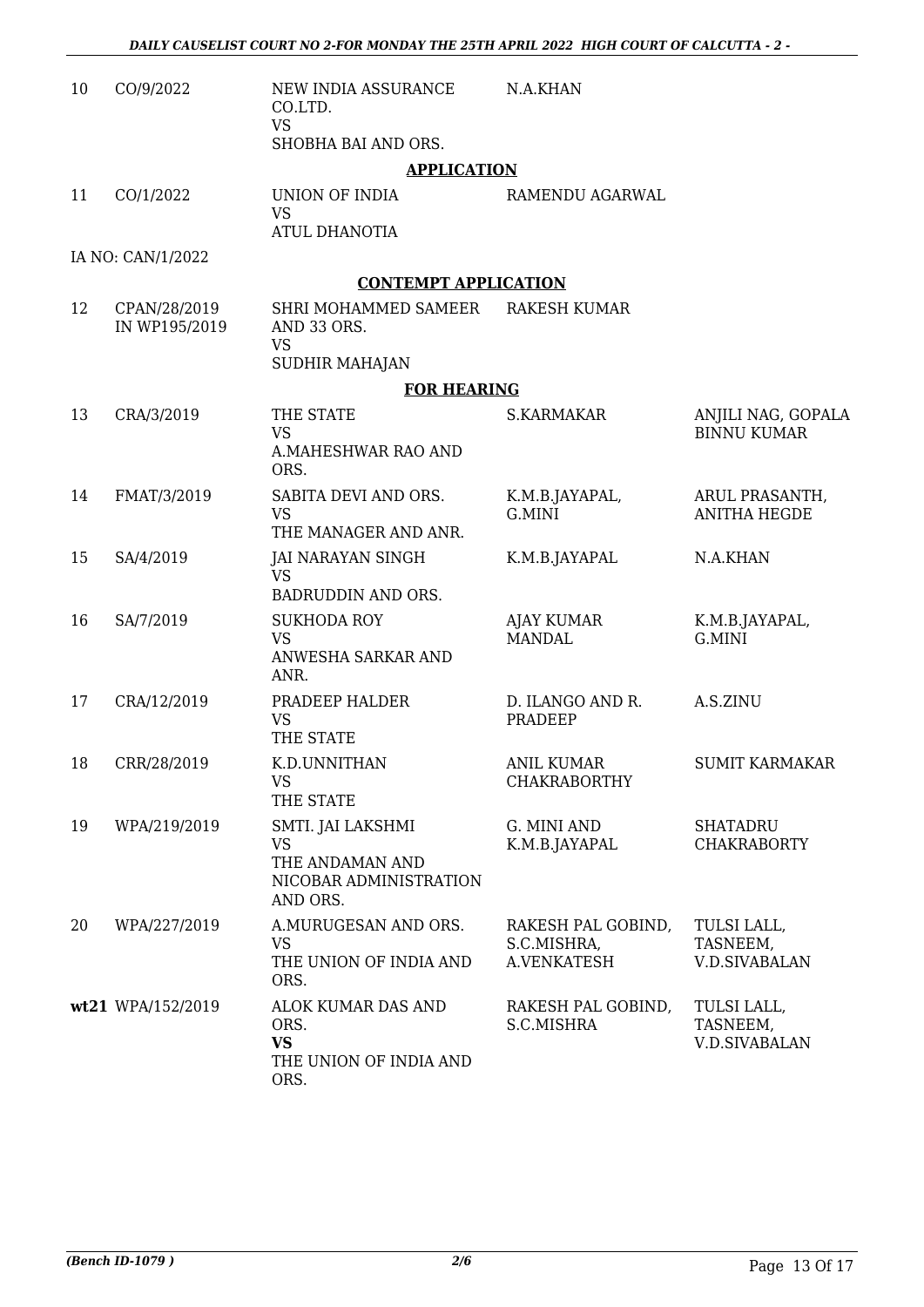| 22 | WPA/237/2019      | SHRI. S. M. MUSTAFA<br><b>VS</b><br>THE ANDAMAN AND<br>NICOBAR ADMINISTRATION<br>AND ORS.                                            | G.MINI AND K.M.B.<br>JAYAPAL             | <b>SHATADRU</b><br><b>CHAKRABORTY</b>             |
|----|-------------------|--------------------------------------------------------------------------------------------------------------------------------------|------------------------------------------|---------------------------------------------------|
| 23 | WPA/248/2019      | <b>A.SUNDAR</b><br><b>VS</b><br>THE HONBLE LIEUTENANT<br><b>GOVERNOR AND ORS.</b>                                                    | <b>GOPALA BINNU</b><br><b>KUMAR</b>      | <b>SHATADRU</b><br><b>CHAKRABORTY</b>             |
| 24 | WPA/263/2019      | KUMAR HARSHAVARDHAN<br><b>VS</b><br>THE UNION OF INDIA AND<br>ORS.                                                                   | <b>KMB JAYAPAL</b>                       | TASNEEM,<br><b>SHATADRU</b><br><b>CHAKRABORTY</b> |
| 25 | WPA/267/2019      | THE GENERAL MANAGER,<br>ANIIDCO LTD.<br><b>VS</b><br>Y. JOHN AND ORS.                                                                | ANJILI NAG,<br>R.PRADEEP                 | <b>GOPALA BINNU</b><br><b>KUMAR</b>               |
| 26 | WPA/282/2019      | <b>MANOJ PAUL</b><br><b>VS</b><br>THE UNION TERRITORY,<br><b>ADMINISTRATION OF</b><br>ANDAMAN AND NICOBAR<br><b>ISLANDS AND ORS.</b> | <b>IN PERSON</b>                         | <b>SHATADRU</b><br><b>CHAKRABORTY</b>             |
| 27 | WPA/287/2019      | ISLAND TRAVELS PVT. LTD.<br><b>VS</b><br>THE ANDAMAN AND<br>NICOBAR ADMINISTRATION<br>AND ORS.                                       | DEEP CHAIM KABIR,<br><b>AJITH PRASAD</b> | <b>ANJILI NAG</b>                                 |
| 28 | CRA/1/2020        | SAROJIT KULLU<br><b>VS</b><br>THE STATE                                                                                              | D.ILANGO                                 | M.P.KAMARAJ                                       |
| 29 | SAT/1/2020        | M. T. SAIDU AND ORS.<br><b>VS</b><br>M/S. ANDAMAN TIMBER<br>INDUSTRIES LIMITED AND<br>ANR.                                           | K. VIJAY KUMAR                           | K. M. B JAYAPAL                                   |
| 30 | FMA/1/2020        | ARPITA GHOSH<br><b>VS</b><br>SHIV PRASAD AND ANR.                                                                                    | LOKESH CHEZIAN                           | S.C.MISHRA                                        |
| 31 | FMAT/2/2020       | <b>JAVED NISAR</b><br><b>VS</b><br>THE MANAGER, UNITED<br><b>INDIA INSURANCE</b><br>COMPANY LTD. AND ANR.                            | K.M.B.JAYAPAL                            | N.A.KHAN, ARUL<br><b>PRASANTH</b>                 |
|    | IA NO: CAN/1/2021 |                                                                                                                                      |                                          |                                                   |
| 32 | SAT/7/2020        | KALAIARASAN AND ORS.<br>VS<br>ASIF ALI AND ORS.                                                                                      | <b>ANJILI NAG</b>                        | KMB JAYAPAL                                       |
| 33 | WPA/119/2020      | <b>LALTA PRASAD</b><br><b>VS</b><br>THE LIEUTENANT<br>GOVERNOR AND ORS.                                                              | <b>ANANDA HALDER</b>                     | A.K.MANDAL,<br>K.M.B.JAYAPAL                      |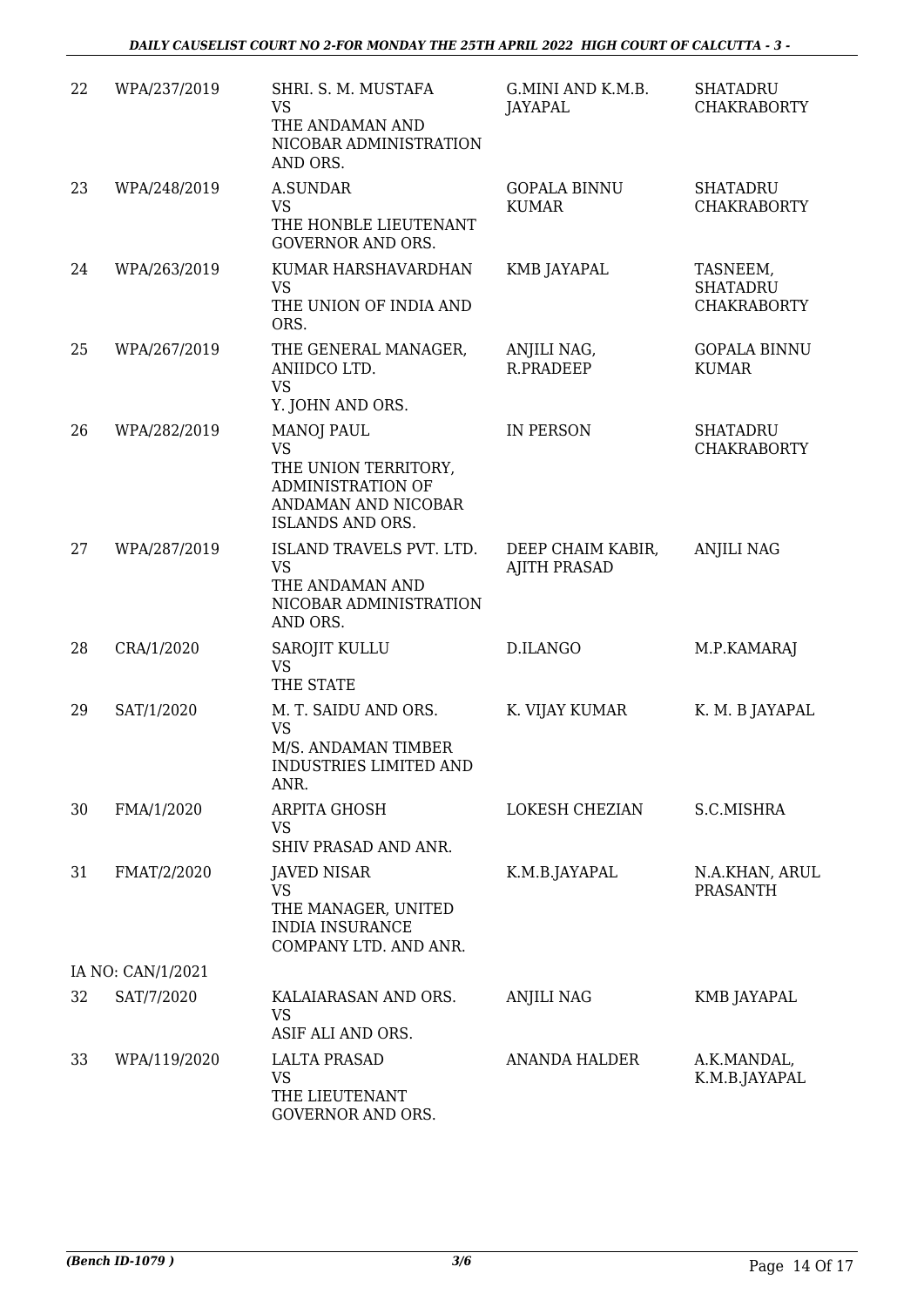| 34 | WPA/121/2020      | SOBHANA KUMARI<br><b>VS</b><br>THE LIEUTENANT<br><b>GOVERNOR AND ORS.</b>                                  | <b>GOPALA BINNU</b><br><b>KUMAR</b>       | <b>SHATADRU</b><br><b>CHAKRABORTY</b>                              |
|----|-------------------|------------------------------------------------------------------------------------------------------------|-------------------------------------------|--------------------------------------------------------------------|
| 35 | WPA/137/2020      | MOHD. NASRULLAH<br><b>VS</b><br>THE COMMISSIONER,<br><b>GOOD AND SERVICE TAX</b><br>AND ORS.               | ANANDA HALDER                             | A.K.MANDAL                                                         |
| 36 | WPA/139/2020      | <b>RITA SIL</b><br><b>VS</b><br>THE ADMINISTRATOR<br>(LIEUTENANT GOVERNOR)<br>AND ORS.                     | <b>ANJILI NAG</b>                         | <b>ARUL PRASANTH</b>                                               |
|    | wt37 WPA/190/2021 | <b>RITA SIL</b><br><b>VS</b><br>THE ADMINISTRATOR<br>(LIEUTENANT GOVERNOR)<br>AND ORS.                     | <b>ANJILI NAG</b>                         | <b>ARUL PRASANTH</b>                                               |
| 38 | WPA/149/2020      | M/S T.T. TRADING<br>COMPANY AND ANR.<br><b>VS</b><br>THE ANDAMAN AND<br>NICOBAR ADMINISTRATION<br>AND ORS. | ANJILI NAG, SHIPRA<br><b>MANDAL</b>       | <b>ARUL PRASANTH</b>                                               |
| 39 | WPA/3052/2020     | PEARLESCENT MERITECH<br>PVT. LTD. AND ANR.<br><b>VS</b><br>UNION OF INDIA AND ORS.                         | <b>ANJILI NAG</b>                         | V.TIWARI                                                           |
| 40 | CRA/1/2021        | <b>SAMEER MONDAL</b><br><b>VS</b><br>THE STATE                                                             | <b>GOPALA BINNU</b><br><b>KUMAR</b>       | A.S.ZINU                                                           |
| 41 | SAT/3/2021        | <b>SWAPAN MISTRY</b><br><b>VS</b><br>SUDHIR CHANDRA DAS<br>AND ORS.                                        | <b>ANANDA HALDER</b>                      | <b>GOPALA BINNU</b><br><b>KUMAR</b>                                |
| 42 | CRA/18/2021       | K. DURYODHAN<br><b>VS</b><br>THE STATE AND ANOTHER                                                         | DEEP CHAIM KABIR,<br><b>AJITH PRASAD</b>  | A.S.ZINU                                                           |
| 43 | WPA/44/2021       | ASHA, ASSISTANT<br>ENGINEER-I<br><b>VS</b><br>THE LT. GOVERNOR AND<br>ORS.                                 | RAJINDER SINGH,<br><b>TAPAN KUMAR DAS</b> | <b>SHATADRU</b><br>CHAKRABORTY,<br>ARUL PRASANTH,<br>K.VIJAY KUMAR |
| 44 | WPA/46/2021       | M. MEGHAVARNAM AND<br>ORS.<br><b>VS</b><br>THE DIRECTOR GENERAL<br>OF SHIPPING AND ORS.                    | ANJILI NAG, SHIPRA<br><b>MANDAL</b>       | TULSI LALL,<br>A.K.MANDAL                                          |
| 45 | WPA/59/2021       | M.HEERA KUNWAR<br><b>VS</b><br>THE LIEUTENANT<br>GOVERNOR AND ORS.                                         | K.M.B. Jayapal                            | <b>SHATADRU</b><br><b>CHAKRABORTY</b>                              |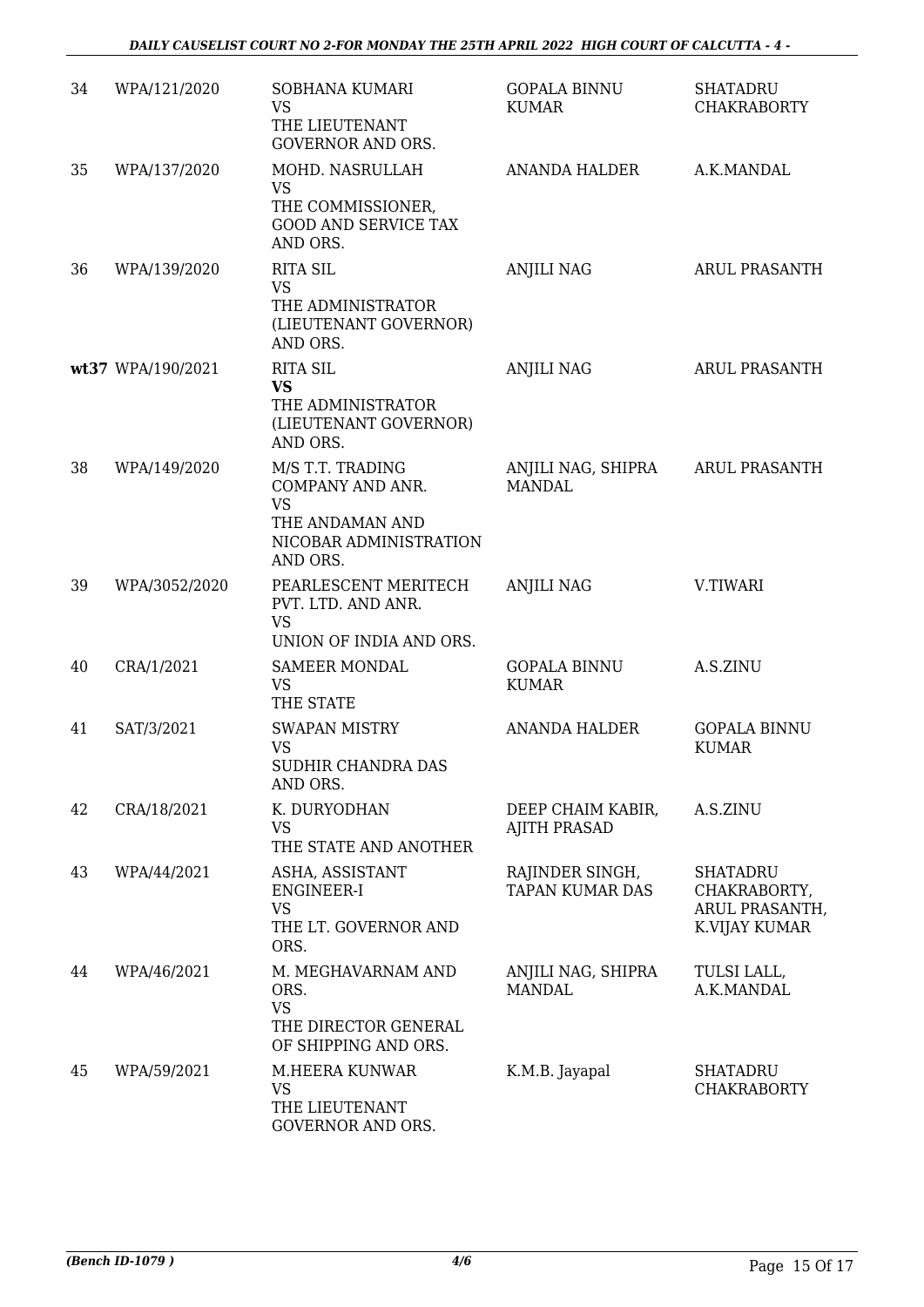|    | wt46 WPA/58/2021 | KAUSHALYA DEVI<br><b>VS</b><br>THE LIEUTENANT<br><b>GOVERNOR AND ORS.</b>                                              | K. M. B. JAYAPAL                        | <b>SHATADRU</b><br><b>CHAKRABORTY</b>              |
|----|------------------|------------------------------------------------------------------------------------------------------------------------|-----------------------------------------|----------------------------------------------------|
|    | wt47 WPA/60/2021 | PREM KUMARI<br><b>VS</b><br>THE LIEUTENANT<br><b>GOVERNOR AND ORS.</b>                                                 | K.M.B.JAYAPAL                           | <b>SHATADRU</b><br><b>CHAKRABORTY</b>              |
|    | wt48 WPA/61/2021 | PREM LALL<br><b>VS</b><br>THE LIEUTENANT<br><b>GOVERNOR AND ORS.</b>                                                   | K.M.B. JAYAPAL                          | <b>SHATADRU</b><br><b>CHAKRABORTY</b>              |
|    | wt49 WPA/62/2021 | DEEPAK LALL<br><b>VS</b><br>THE LIEUTENANT<br><b>GOVERNOR AND ORS.</b>                                                 | K.M.B.JAYAPAL                           | <b>SHATADRU</b><br><b>CHAKRABORTY</b>              |
|    | wt50 WPA/65/2021 | KAILASH KUMARI<br><b>VS</b><br>THE LIEUTENANT<br><b>GOVERNOR AND ORS.</b>                                              | K.M.B JAYAPAL                           | <b>SHATADRU</b><br><b>CHAKRABORTY</b>              |
| 51 | WPA/74/2021      | N. R. SUDHEER KUMAR<br>AND ORS.<br><b>VS</b><br>THE HON'BLE LIEUTENANT<br><b>GOVERNOR AND ORS.</b>                     | <b>GOPALA BINNU</b><br><b>KUMAR</b>     | <b>SHATADRU</b><br><b>CHAKRABORTY</b>              |
| 52 | WPA/76/2021      | <b>RAM BHAJAN</b><br><b>VS</b><br>THE LIEUTENANT<br><b>GOVERNOR AND ORS.</b>                                           | K.M.B JAYAPAL                           | <b>SHATADRU</b><br><b>CHAKRABORTY</b>              |
| 53 | WPA/126/2021     | SMTI. PAVITRA KUMARI<br><b>VS</b><br>THE ANDAMAN AND<br>NICOBAR ADMINISTRATION<br>AND ORS.                             | K.M.B.JAYAPAL AND<br>G. MINI            | <b>RAMENDU</b><br>AGARWAL, G.BINNU<br><b>KUMAR</b> |
| 54 | WPA/135/2021     | <b>GANGA DIN</b><br><b>VS</b><br>THE ANDAMAN AND<br>NICOBAR ADMINISTRATION<br>AND ORS.                                 | K.M.B.JAYAPAL,<br>G.MINI                | AJAY KUMAR<br><b>MANDAL</b>                        |
| 55 | WPA/150/2021     | SMTI. E. SHYAMALA<br><b>VS</b><br>THE TEHSILDAR AND ORS.                                                               | VISHAL KR. BISWAS,<br><b>ANJILI NAG</b> | <b>SHATADRU</b><br><b>CHAKRABORTY</b>              |
| 56 | WPA/194/2021     | ANDAMAN SARVAJANIK<br>NIRMAN VIBAGH MAZDOOR<br><b>SANGH AND ANOTHER</b><br>VS<br>THE LT. GOVERNOR AND<br><b>OTHERS</b> | <b>G.BINNU KUMAR</b>                    | SALIM MOHAMMED,<br><b>V.D.SIVABALAN</b>            |
| 57 | WPA/199/2021     | SHONA LAVALAI ROY AND<br><b>ANOTHERS</b><br><b>VS</b><br>THE ANDAMAN AND<br>NICOBAR ADMINISTRATION<br>AND OTHERS       | KMB JAYAPAL, G MINI                     | ARUL PRASANTH                                      |